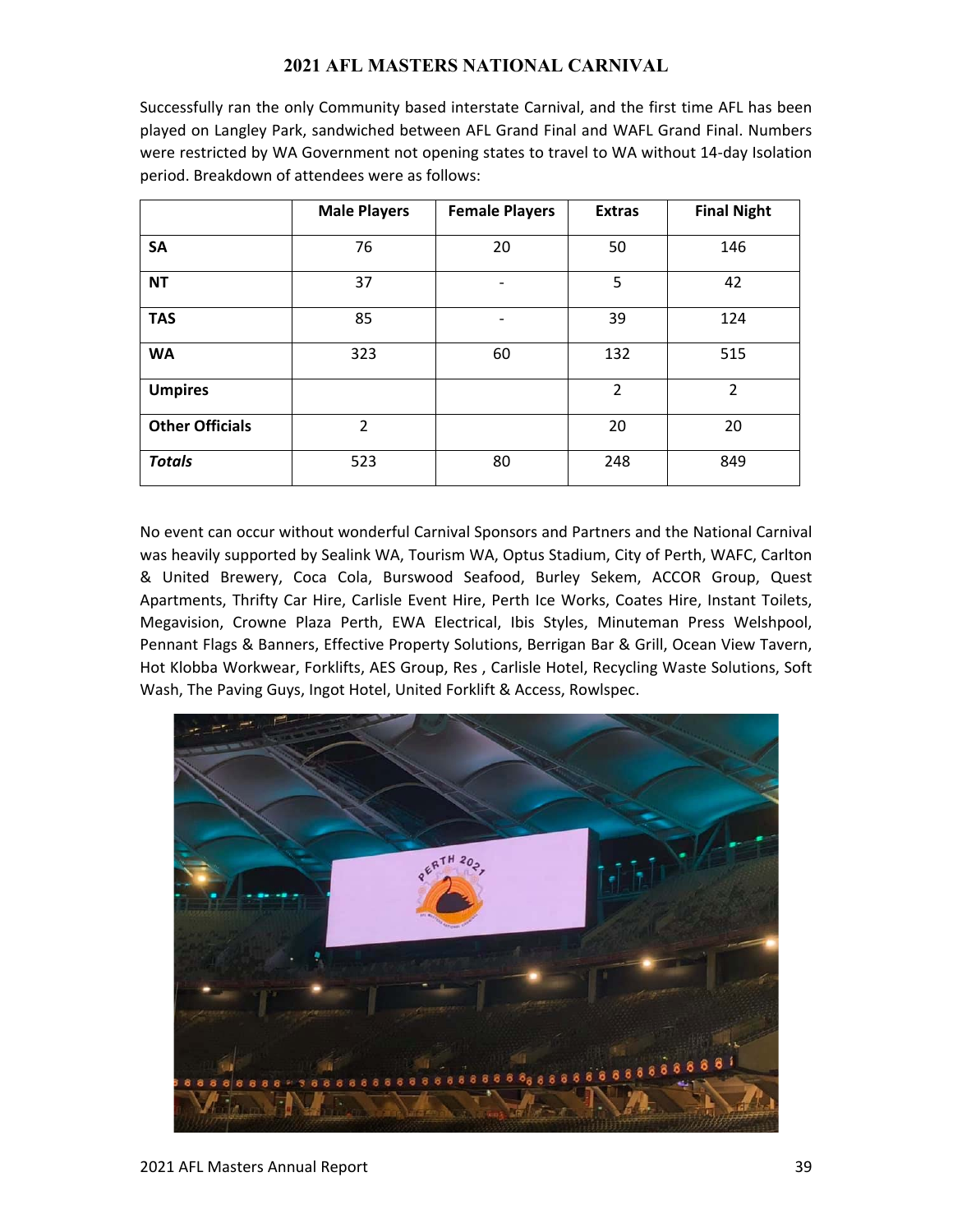In addition to our carnival partners, we aligned with Prostate Cancer Foundation Australia, Cervical Cancer Foundation Australia, Breast Cancer Care WA and Broken Crayon Still Colour Foundation as charity partners, and these groups were active in the Carnival Village, raising awareness and rattling tins throughout the week.

WAFC supported Administration (Patrick Abbott & Dan Murphy) and Umpiring (Cameron Douglas & Dean Margetts & Greg Gilbee) with local WA umpires ranging from WAFL grade to community grade. All umpires were paid as agreed with National AFL Masters.

National AFL Masters Board members unable to travel due to restrictions, but were available if needed. Fiona Coffey (and Peter) assisted with behind the scenes administration in place of National Board members, due to the previous experience and understanding. A massive thankyou to Fiona and Peter, Patrick and Dan, Cameron & Dean and Greg for you efforts during the Carnival.

The effort by some of our more social media savvy people was sensational, to expose and promote Perth, WA and AFLMWA. Thankyou to Rob, Andy, Keith and Leanne without their constant focus to promote, we would not have reached so many Australia wide. The Carnival page had nearly 2000 followers and in the four weeks leading up to and including the carnival week reached up to 27000 Facebook members per week. Special mention to Leanne Castle, putting together the final presentation night video and photo package, never an easy task especially on limited time between the last game and presentations, very much appreciated. Thanks also to Peter and Fiona for working through the Carnival team photos, which will be printed shortly and distributed.

A massive shout out to John Manuel, Billy Johnson and Sean Sargeant for arranging and managing the medical support trainers and physios throughout the week. Fortunately we only had 2 incidents that required St John Ambulance support, a leg injury and a concussion. We were also reminded of one gentlemen that presented to Hospital on the Wednesday (World Heart day) with chest pains, thankfully he had a minor heartache during the day, probably at the Carnival, is now recovering well after a significant operation.

The first function held was the Meet and Greet combined with the AFL Grand Final function, where 547 people watched the AFL Grand Final on the big screen within the compound. An excellent Perth evening was a great way to kick off the 2021 National Carnival.

The commencement of Football games on the Sunday play day, along with the team photos was a site to behold as each oval had 6 games played throughout the day, followed by 2 games at Optus Stadium, straddling the Official Welcome and March On.

The Golf Day on the Monday went ahead, even though there was a change of venue and 40 participants enjoyed the round at Hillview Golf Course. A change from normal Carnival event timing saw the National Hall of Fame event be held in the Locker Room at Optus Stadium using technology to allow National President Steve Eurell to Zoom in around the country and present awards. Many extras from around the country were able to watch online and support the event, where locally 75 people acknowledged the newly appointed AFL Masters Life Members which included Garry Ross from WA, and deserved AFL Masters Legend Peter Coffey from WA. Congratulations to all award winners from around the country.

A group of local WA clubs met at Forest Chase on Tuesday to spread the word about AFL Masters, and hand out some small promotional footballs to kids whose parents showed an interest. Many partners and participants enjoyed cruising on the Swan River on the High Tea proudly supported by Sealink WA and partnered with Breast Cancer Care WA, Cervical Cancer Foundation Australia and Prostate Cancer Foundation Australia. With some additional funds topped up from AFLMWA,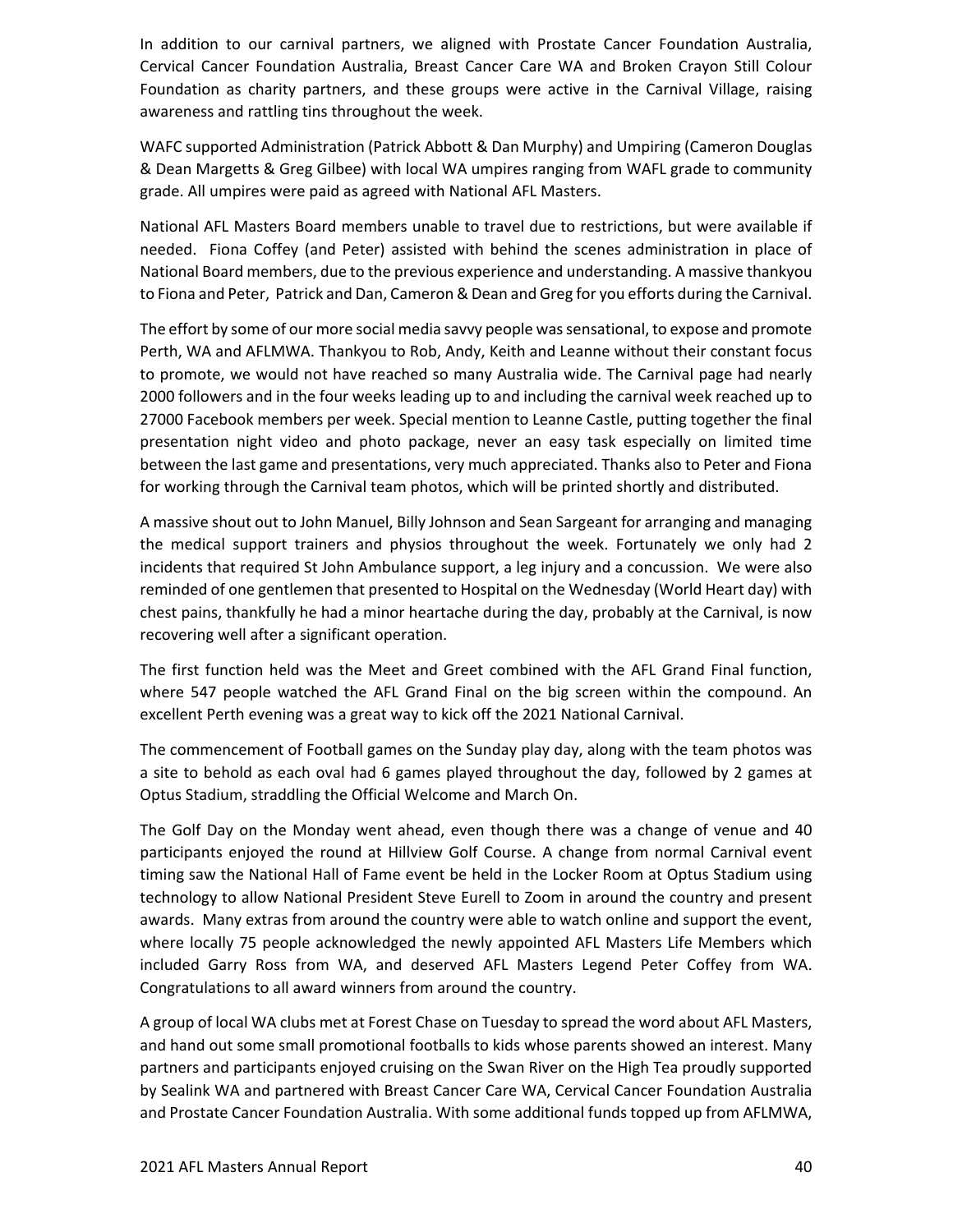we raised \$2500 and donated to each of the charity partners, after a massive amount of work by Kerri Wilkinson and her team of helpers.

The Gloucester Park race night event was very popular with all interstate guests and local AFLMWA clubs, helped by the races being sold to local clubs, with Club representatives getting a photo with the winning pacer and jockey. One lucky WA female player got to ride in the starters car for each the races. Numbers attending this event were

The playing fixtures on Wednesday were affected by the weather, one extreme to another, hail and rain through to heat and sunburn. The Heart Foundation Over 65s game was a highlight, as was the Integrated All Abilities Demonstration game. The first WA Supers National Championship side also held a 30 year re-union in the Carnival village during and after the 65s game. Garry Ross did a wonderful job organising the Overs 65s game, along with collecting some donations for the Heart Foundation, raised \$800 on the day.

The major WA social event was held Wednesday evening at Blasta Brewery, where everyone dressed in the theme of Australian Icons, with some individuals just taking the dress up theme to a new level. Prizes and a great night was had by all. Thanks to the organisers Pauline Gibb, Darren Eiffler and Rob Steel.

The Sealink Rottnest day was always going to be challenge after the weather experienced on Wednesday, however, those who did take the trip across had a relaxing and enjoyable day where Rottnest Island was in its full glory.

The Friday and Saturday fixtures were completed with WA enjoying the spoils of winning National titles in every division and age group, aided by the limited numbers in attendance compared to the local numbers.

The Final Presentation night held at Optus Stadium, was a challenge to enter the venue with the WAFL Grand Final finishing up, but pre dinner drinks and canapés on level 5 was an enjoyable start to the night. Tim Gossage, our MC, did a wonderful job comparing the night, All Australian Awards were given out and again technology used to acknowledge retiring General Manager Neil King, with National AFLM Life Membership. Following the dinner, Todd Johnson and his band rocked the night away, until we were escorted from the Riverview Room, to the after party at the Bankwest Sports Lounge.

After a long week of festivities and football, Sunday saw WA finish the Carnival with its windup at the Camfield, where thankyous and team awards were issued. A fitting way to finish the week on a high.

The Perth Organising Committee held a review meeting after the Carnival to look at what worked and didn't work, receive feedback from other states and ensure records of all organisational issues were updated for the future. Without naming individuals, as there were so many that helped out during the week, special mention to all Board members and partners, all POC members and partners and all other helpers of your efforts in coming together and delivering on the best we could do with the restrictions we had.

# Nathan Dixon

*Chairman ‐ AFL Masters WA (Inc)*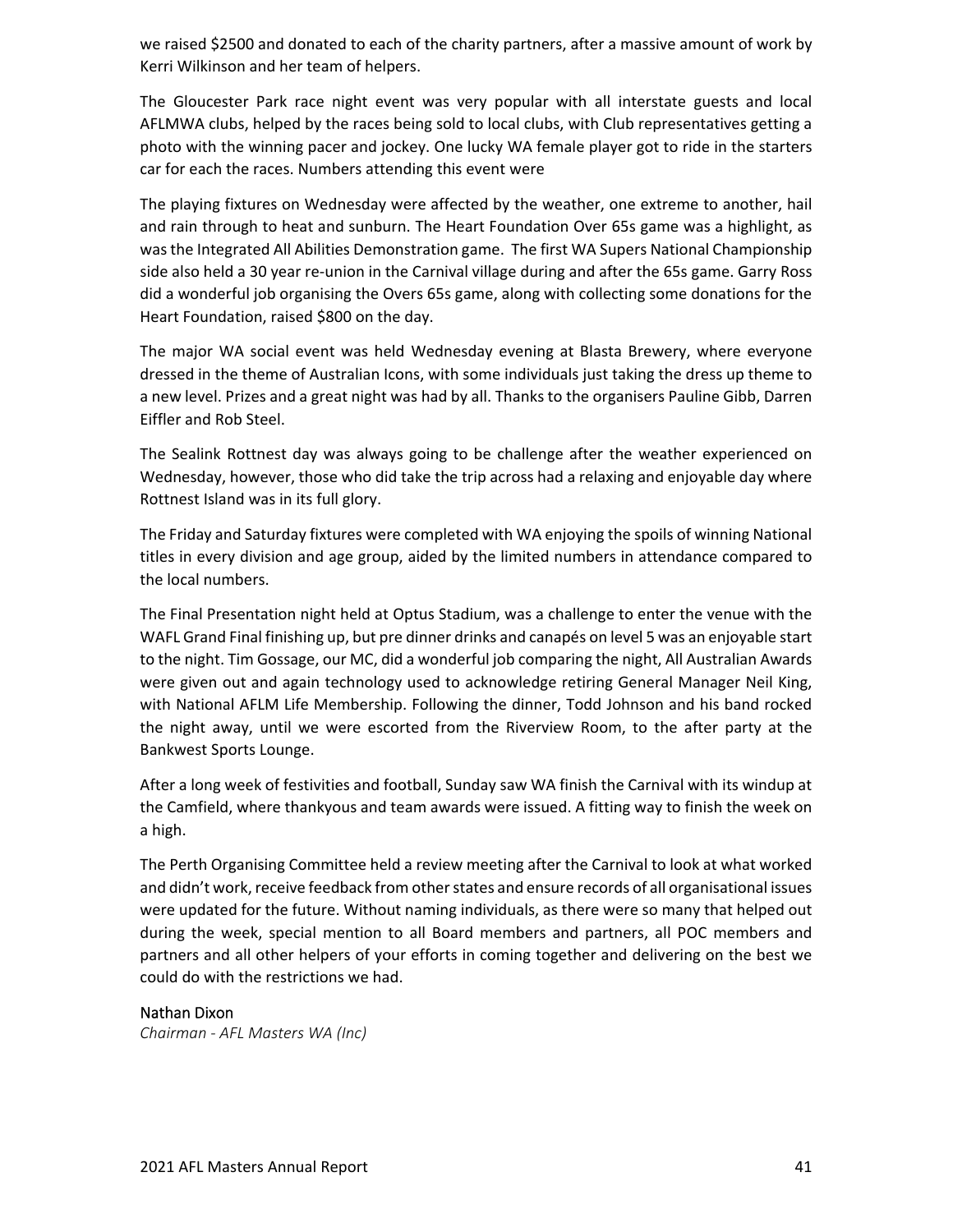# **2021 AFL MASTERS NATIONAL CARNIVAL RESULTS**

Congratulations to the following winners at the 2021 AFL Masters National Carnival held at Langley Park, Perth from 27 September to 2 October 2021.

# *2021 AFL Masters National Carnival Division Winners*

Congratulations to the Perth 2021 AFL Masters National Carnival Division Winners (Coaches in brackets):

**Women:** WA White (Nathan Dixon) **35/40s:** WA‐1 (Robert Cox) **45s:** WA‐1 (Rob Steel) **50s:** WA‐1 (Stephen Jones) **55s:** WA Gold (Ernest Sharpe) **60s:** WA Gold (Greg Dellar)

# *2021 AFL Masters National Carnival Best & Fairest*

**Women 34s:** Shanelle McSwain (WA White) **Women 40s:** Estelle Dragstra (WA Gold), Markita Bond (WA Black), Sandra Wickes (WA White) **35/40s:** Rowan Arnott (WA‐1) **45s:** Brett Hall (WA‐1) **50s:** Craig Sargeant (WA‐1) & Damon Mills (WA Black) **55s:** Jonathon Woods (WA Gold) **60s:** Peter Smith (WA Gold)

# *2021 AFL Masters National Carnival Sprint Winners*

 $#$ 

**Women:** Sarah Christiner (WA) **35/40s:** Steve Meredith (WA) **45s:** Trent Fowler (NT) **50s:** Ian Hannaby (WA) **55s:** Troy McKenna (WA Black) **60s:** Guy Watkins (WA Gold)

# *2021 AFL Masters National Carnival Longest Kick Winners*

 $#$ 

**Women:** Michelle MacDonald (WA) – 35.5m **35/40s:** Rob Harwood (Tasmania) – 57.2m **45s:** Mark Lothian (WA) – 51.7m **50s:** Michael Farito (WA) – 55.6m **55s:** Troy McKenna (WA Black) – 47.8m **60s:** Donny Dykes (Tasmania) – 52.2m  $#$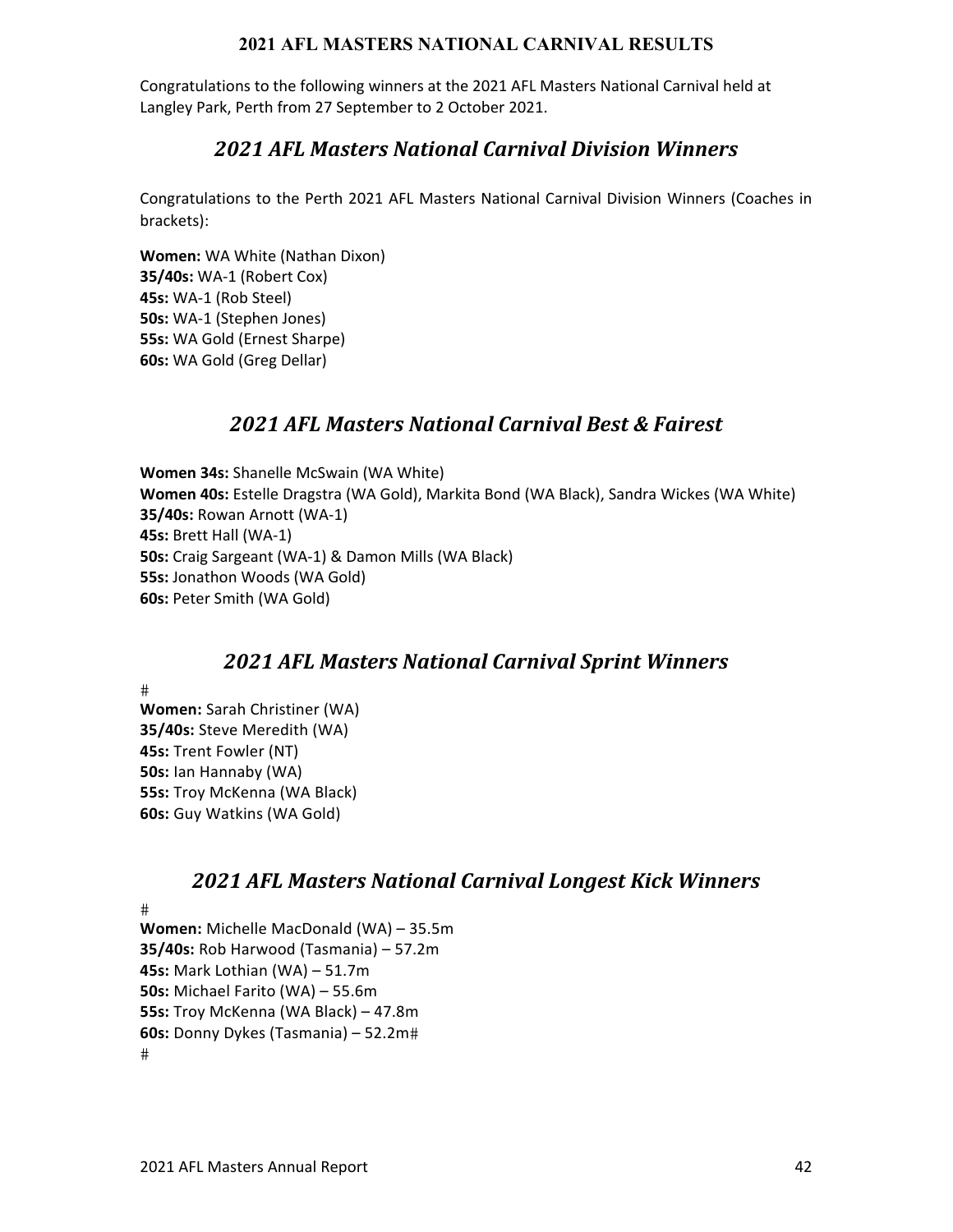# *2021 AFL Masters National Carnival All Australians*

| <b>Women 34/40s</b>            | 35/40s                      | 45s                        | 50s                          | 55s                            | 60s                           |
|--------------------------------|-----------------------------|----------------------------|------------------------------|--------------------------------|-------------------------------|
| Amy Ash (WA White)             | Jade Irvine (WA-1)          | David Barbour (WA-1)       | Craig Slarke (WA-1)          | David Manzoney (WA Gold)       | Anthony Wilkey (WA Gold)      |
| Deborah Ward (WA White)        | Matthew Bicknell (WA-1)     | Clint Westlake (WA-1)      | Craig Sargeant (WA-1)        | Gregory Hinchliffe (WA Gold)   | Mark Pegoraro (WA Gold)       |
| Melissa Silcock (WA White)     | Nathan Hansen (WA-1)        | Glenn Britten (WA-1)       | Damien Condon (WA-1)         | Jonathon Woods (WA Gold)       | Michael Hamling (WA Gold)     |
| Shanelle McSwain (WA White)    | Rowan Arnott (WA-1)         | Brett Hall (WA-1)          | Darren Eiffler (WA-1)        | Sean Widdeson (WA Gold)        | Peter Smith (WA Gold)         |
| Christine Green (WA Gold)      | Shane Joyce (WA-1)          | Paul Omodei (WA-1)         | Glenn Bryant (WA-1)          | Simon Maddern (WA Gold)        | Raymond Monck (WA Gold)       |
| Katie McMichan (WA Gold)       | Christopher Hanley (SA)     | Brad Whitaker (WA-1)       | Rory Chapple (WA-1)          | Stephen Figliomeni (WA Gold)   | Robert Apps (WA Gold)         |
| Louise Carey (WA Gold)         | Michael Smith (SA)          | Jason Jolley (WA Black)    | Grant Nelson (TAS)           | Darryn Perry (TAS)             | David Adams (SA)              |
| Cecilia Bowman (WA Black)      | Nathan McDonald (SA)        | Kevin Ashman (WA Black)    | Ian Collings (TAS)           | Michael Moore (TAS)            | lan Patrick (SA)              |
| Rebecca Killick (WA Black)     | Tom Lear (SA)               | Mark Lothian (WA Black)    | Kelvin Popowski (TAS)        | Peter Sartori (TAS)            | John Gebert (SA)              |
| Teshia Coe (WA Black)          | Andrew House (TAS)          | Rex Humes (WA Black)       | Simon Tapp (TAS)             | Simon Tapp (TAS)               | Marty Martinovic (SA)         |
| Renae Dearman (SA)             | Jade Child (TAS)            | Craig Todd (WA Black)      | Warwick Ashlin (TAS)         | Wayne McNamara (TAS)           | Ross Wall (SA)                |
| Julie Power (SA)               | Michael Bannister (TAS)     | Ian Beeck (WA Gold)        | Brett Robson (WA Black)      | Duane Gleeson (NT)             | Alan Williams (TAS)           |
| Angela Carbery (WA White)      | Craig Troman (WA Black)     | (WA<br>Heath<br>Kennington | Damon Mills (WA Black)       | Michael Purcell (NT)           | Bruce Cornish (TAS)           |
| Kelly Newton (WA White)        | Daniel Brenchley (WA Black) | Gold)                      | Joe Galantino (WA Black)     | Paul Pritchard (NT)            | Don Dykes (TAS)               |
| Sandra Wickes (WA White)       | Adam Dehring (WA Gold)      | Nick Heah (WA Gold)        | Roger Fitzpatrick (WA Black) | Paul Allen (NT)                | Peter McGillvery (TAS)        |
| Danielle Fagents (WA Gold)     | Ryan Waterfield (WA Gold)   | James Moore (WA Gold)      | Dean Schumann (SA)           | Brian Williams (SA)            | Nicola Fucile (WA Black)      |
| Estelle Dragstra (WA Gold)     | Daniel Holbrook (WA White)  | Trent Fowler (NT)          | Mark Good (SA)               | Mark Cant (SA)                 | Peter Wilkinson (WA Black)    |
| Narelle McIntyre (WA Gold)     | Damien Rigali (WA White)    | Timothy Auton (NT)         | Martin Lilburne (SA)         | Trevor Lovegrove (SA)          | Stuart Aldred (WA Black)      |
| Lianne Salerno (WA Black)      |                             | Steven Malseed (NT)        | Timothy Curtis (WA Gold)     | Kevin Edwy-Smith (WA Black)    |                               |
| Markita Bond (WA Black)        |                             |                            | Vaughn Chapple (WA Gold)     | Murray Wharton (WA Black)      |                               |
| Michelle Watson (WA Black)     |                             |                            |                              |                                |                               |
| Maria Sharp (SA)               |                             |                            |                              |                                |                               |
| Michelle Haddon (SA)           |                             |                            |                              |                                |                               |
| Rebecca Fisher (SA)            |                             |                            |                              |                                |                               |
| Coach: Nathan Dixon (WA White) | Coach: Robert Cox (WA-1)    | Coach: Rob Steel (WA-1)    | Coach: Stephen Jones (WA-1)  | Coach: Ernest Sharpe (WA Gold) | Coach: Greg Dellar (WA Black) |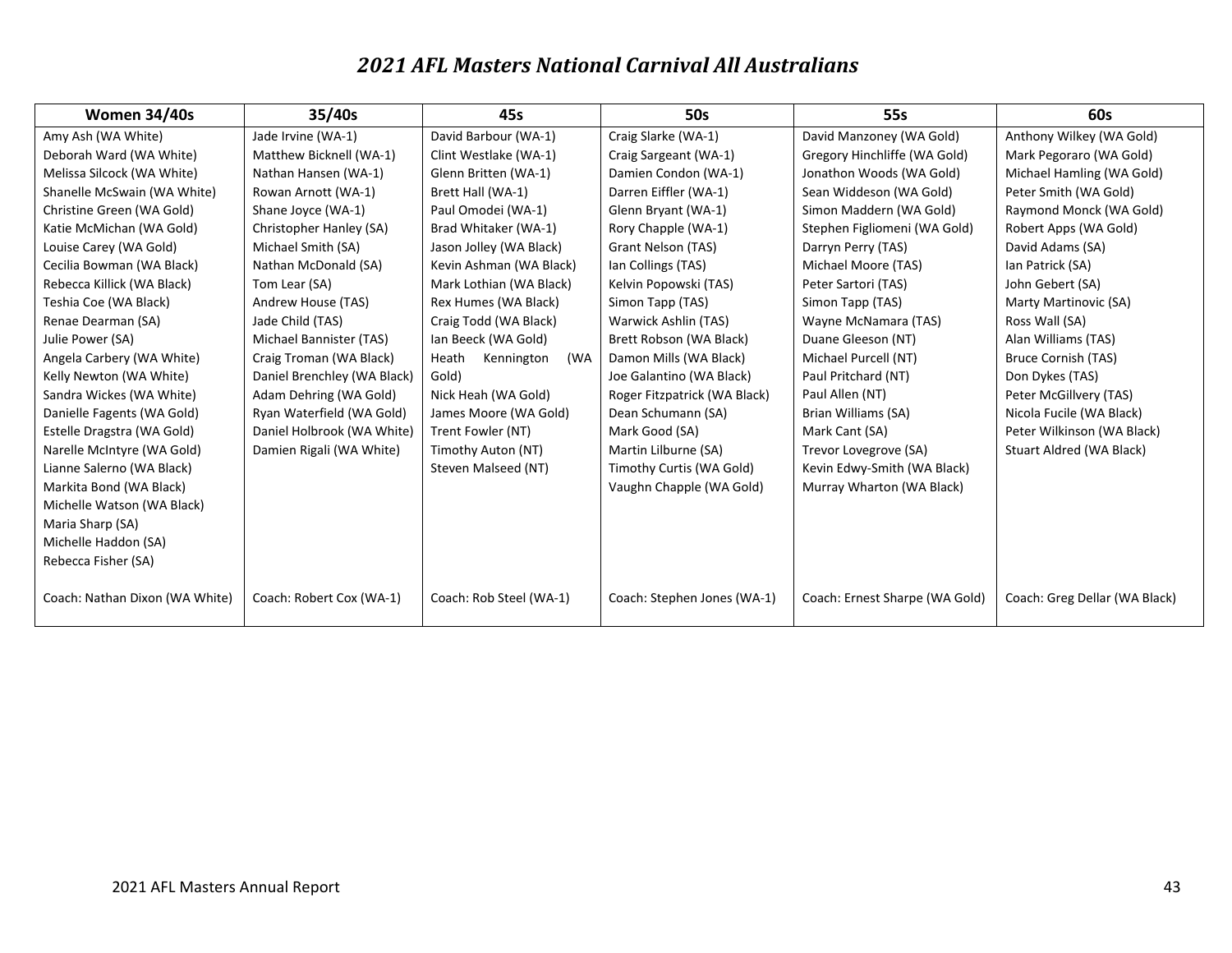

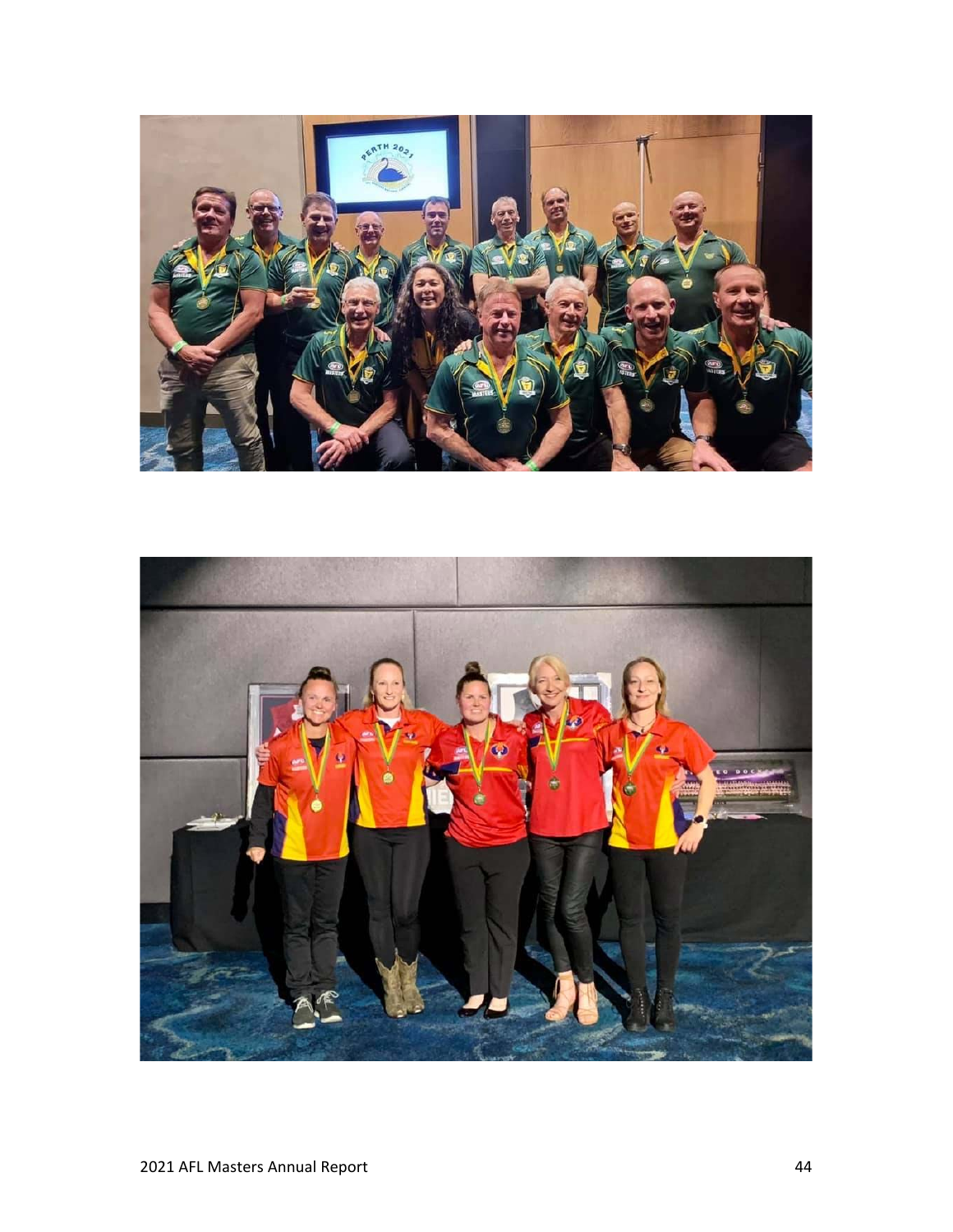# **NATIONAL AFL MASTERS HONOUR BOARDS**

| Year | President         | <b>Vice President</b> | <b>Board Members</b>     | <b>Executive Director</b> |
|------|-------------------|-----------------------|--------------------------|---------------------------|
| 2021 | S.Eurell          | I.Fletcher            | A. Neilson, P. Andrew    | N.King                    |
| 2020 | S.Eurell          | I.Fletcher            | A. Neilson, P. Andrew    | N.King                    |
| 2019 | S.Eurell          | I.Fletcher            | A. Neilson, P. Andrew    | N.King                    |
| 2018 | S.Eurell          | I.Fletcher            | D.Delany, P. Andrew      | N.King                    |
| 2017 | S.Eurell          | I.Fletcher            | D.Delany, P. Andrew      | N.King                    |
| 2016 | S.Eurell          | I.Fletcher            | J.Rutherford, D.Delany   | N.King                    |
| 2015 | S.Eurell          |                       | J.Rutherford, I.Fletcher | N.King                    |
| 2014 | P.Coffey          | S.Eurell              | J.Rutherford, I.Fletcher | N.King                    |
| 2013 | P.Coffey          | I. Walter             | S.Eurell, J.Rutherford   | N.King                    |
| 2012 | P.Coffey          | I. Walter             | S.Eurell, J.Rutherford   | N.King                    |
| 2011 | P.Coffey          | I. Walter             | S.Eurell, J.Rutherford   | N.King                    |
| 2010 | P.Coffey          | I. Walter             | S.Eurell, J.Rutherford   | N.King                    |
| 2009 | P.Coffey          | I. Walter             | S.Eurell, J.Rutherford   | N.King                    |
| 2008 | P.Coffey          | I. Walter             | S.Eurell, J.Rutherford   | N.King                    |
| 2007 | P.Coffey          | I. Walter             | S.Eurell, J.Rutherford   | N.King                    |
| 2006 | P.Coffey          | I. Walter             | S.Eurell, J.Rutherford   | N.King                    |
| 2005 | P.Coffey          | I. Walter             | S.Eurell, J.Rutherford   | N.King                    |
| 2004 | T.Gleeson         | P.Coffey              | I. Walter, J. Rutherford | N.King                    |
| 2003 | T.Gleeson         | P.Coffey              | J.Rutherford             | N.King                    |
| 2002 | T.Gleeson         | P.Coffey              | J.Rutherford, W.Ansell   | J.Morrison, N.King        |
| 2001 | T.Gleeson         | P.Coffey              | J.Rutherford, W.Ansell   | J.Morrison                |
| 2000 | <b>B.Stirling</b> | T.Gleeson             | R.Hocking, S.Chapman     | J.Morrison                |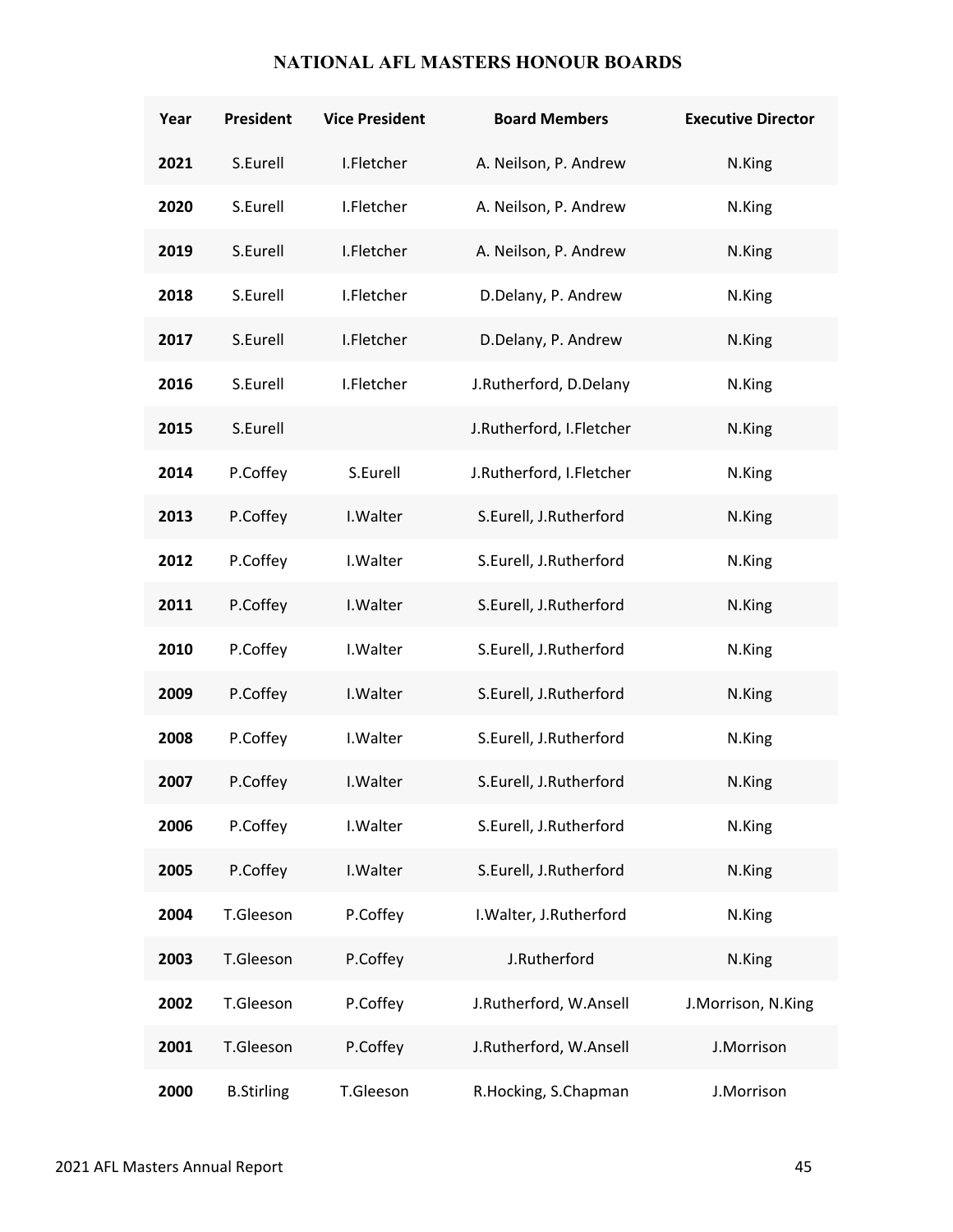# **NATIONAL AFL MASTERS HONOUR BOARDS (Continued)**

| Year | President         | <b>Vice President</b> | <b>Board Members</b> | <b>Executive Director</b> |
|------|-------------------|-----------------------|----------------------|---------------------------|
| 1999 | <b>B.Stirling</b> | T.Gleeson             | R.Hocking, S.Chapman | J.Morrison                |
| 1998 | <b>B.Stirling</b> | T.Gleeson             | R.Ellis, S.Chapman   | J.Morrison                |
| 1997 | <b>B.Stirling</b> | T.Gleeson             | R.Ellis, S.Chapman   | J.Morrison                |
| 1996 | <b>B.Stirling</b> | G.Mabbs               | R.Ellis, S.Chapman   | J.Morrison                |
| 1995 | D.Peake           | R.Ellis               | A.Adams              | R.Kennedy                 |
| 1994 | <b>B.Arlow</b>    | L.Whelan              | A.Adams              | R.Kennedy                 |
| 1993 | <b>B.Arlow</b>    | R.Ellis               | L.Whelan             | R.Kennedy                 |
| 1992 | <b>B.Arlow</b>    | R.Ellis               | L.Whelan             | R.Kennedy                 |
| 1991 | <b>B.Arlow</b>    | <b>B.Moroney</b>      | <b>B.Stirling</b>    | J.White, P.Scheuffele     |
| 1990 | <b>B.Arlow</b>    | <b>B.Moroney</b>      | P.Scheuffele         | J.White, G.Adams          |
| 1989 | <b>B.Arlow</b>    | T.Best                | All State Delegates  | R.Utber                   |
| 1988 | <b>B.Arlow</b>    | T.Best                | All State Delegates  | R.Utber                   |
| 1987 | <b>B.Moroney</b>  | T.Best                | All State Delegates  | R.Utber                   |
| 1986 | <b>B.Moroney</b>  | T.Smallgood           | All State Delegates  | R.Utber                   |
| 1985 | <b>B.Moroney</b>  | <b>B.Arlow</b>        | All State Delegates  | R.Utber                   |
| 1984 | J.Hammer          | W.Casey               | All State Delegates  | R.Utber                   |
| 1983 | W.Powell          | R.Parslow             | All State Delegates  | R.Utber                   |
| 1982 | W.Powell          |                       |                      | R.Brophy                  |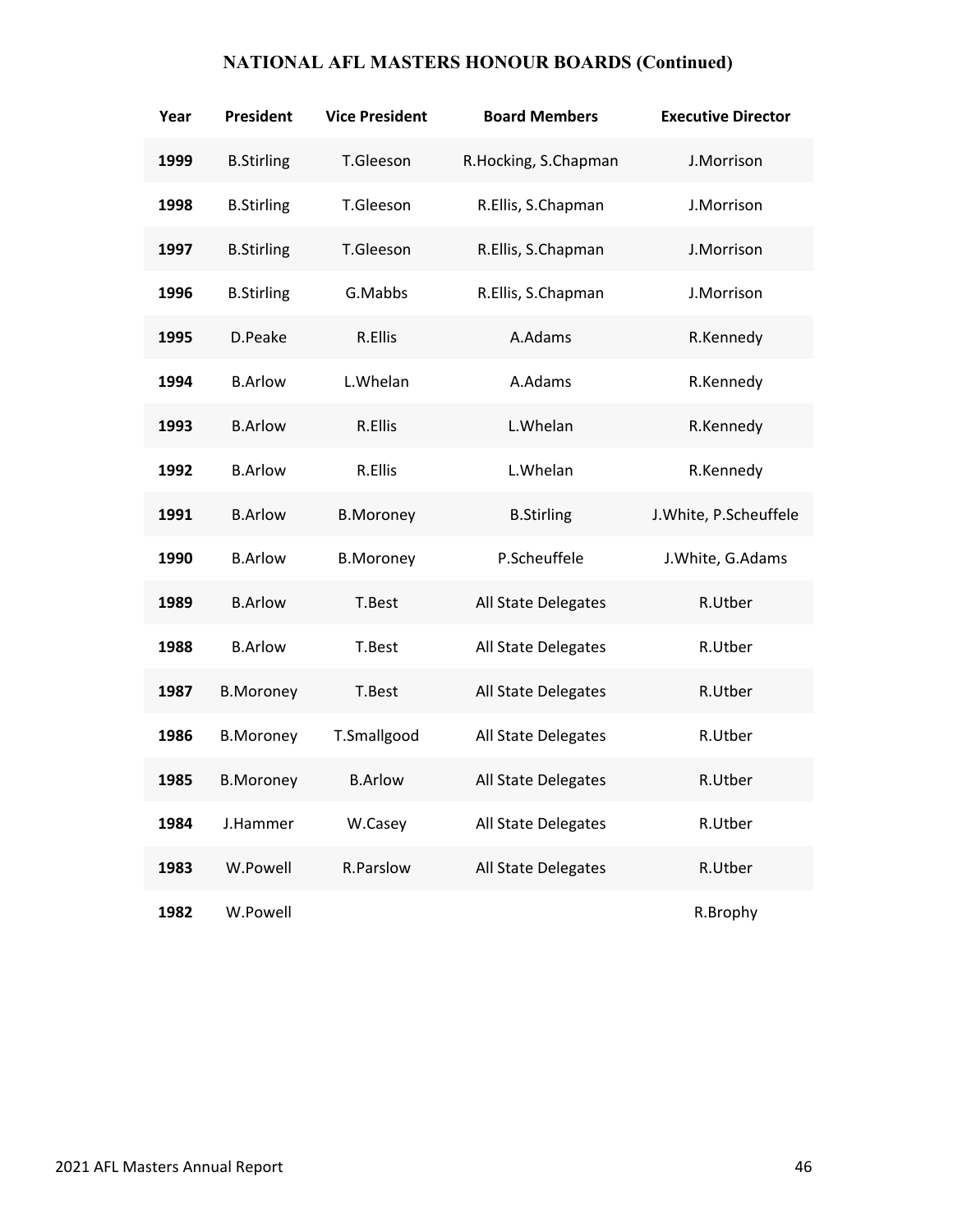# **NATIONAL AFL MASTERS HONOUR BOARDS (Continued)**

Brian Stirling (ACT) **Russell Armstrong (NSW)** Barry Edwards (Tas) Bruce Arlow (WA) Doug Jones (Qld) Don Dykes (Tas) Bob Stevens (Vic C) T Best (Vic M) Tony Mathews (Vic M) Gail Dykes (Tas) Noel Wenzlau (Vic C) Bill Powell (NSW) Boyd Warrilow (WA) **Gary Mitchell (Qld) \*** Geoff Lance (Vic M) Bill McDonald (SA) Bill McDonald (SA) **Rosco McGorman (NT)** Boyd Warrilow (WA) Robert Ellis (Vic M) Barry Edwards (Tas) Lou Cailotto (SA) Brian Stirling (ACT) Brian Stirling (ACT) Herman Rooding (NT) lan Fletcher (Vic M) Peter Ward (Vic Metro) \* Warren Finger (NSW) Steve Eurell (NSW) **Peter Parsons (TAS)** John Rutherford (SA) Angus Adams (Tas) Robert Cannan (SA) \* Kim Cowan (NT) Angus Adams (TAS) Herman Rooding (NT) Peter Styles (Tas) Sam Grasso (NSW) Kim Cowan (NT) John Hammer (Vic M) Bruce Arlow (WA) **Peter Ward (Vic M) \*** Steve Eurell (NSW) John Rutherford (SA) Noel Wenzlau (Vic C) Marty Rayner (QLD) \* Ollie Matthews (Vic C) Ray Hocking (Vic C) Jim Sweeney (NSW) Peter Coffey (WA) Rosco McGorman (NT) Peter Coffey (WA) Mike Adams (WA) Bruce Midson (QLD) Peter Coffey (WA) Ian Walter (Vic C) Warren Finger (NSW) Allan Matthews (Vic M) Ian Walter (Vic C) Neil King (National) Angus Adams (Tas) Rob Nisbet (ACT) \* Bryan Moroney (NT) Mark Doyle (SA) Bob Stephens (Vic C) Mick Lewis (Vic C) Bill Powell (NSW) Barney Noonan (NT)\* Brian Thompson (WA) Roy Baenisch (NT) Tim Gleeson (Qld) Neville Clarke (WA) Colin Withy (SA) Chris Guice (QLD) Geoff Lance (Vic M) Brian Pollock (NSW) Darryl Ogg (WA) \* Curtis Ward (TAS) Hugh Barker (SA) Phillip Waesch (NSW)\* Peter Jones (WA) Steve Parsell (Tas) John Rutherford (SA) Derek Delany (Qld) Ollie Matthews (Vic) Norm Harboard (VM) Leon Fennell (NT) Tom Williams (VC) Mick Guerin (SA) Colin Bartlett (VIC M) Lawrie Evans (Vic C) Laurie Littleton (NSW) Alex McRae (Qld) Ray Hocking (Vic C) Clarry Fisher (SA) Joe Juhasz (Vic M) Richard Charlesworth (SA) Wayne Hall (Vic C) Chris Spencer (Vic M) Peter Clements (Tas) Theo Haughan (NSW Brenton Wortley (SA) Deb Fisher (SA) Garry Ross (WA) Alex Nie (WA) Steve McGhee (VC) Kevin Patmore (Tas) Steve Burchill (Qld)

\*deceased

## **Hall of Fame Inductees Hall of Fame Inductees Legends Life Members**

Mick Moro (Vic C) Ian Walter (Vic C) Bill McDonald (SA) Bryan Moroney (NT) Bruce Steensen (Qld) \* Charlie Adornetto (VC)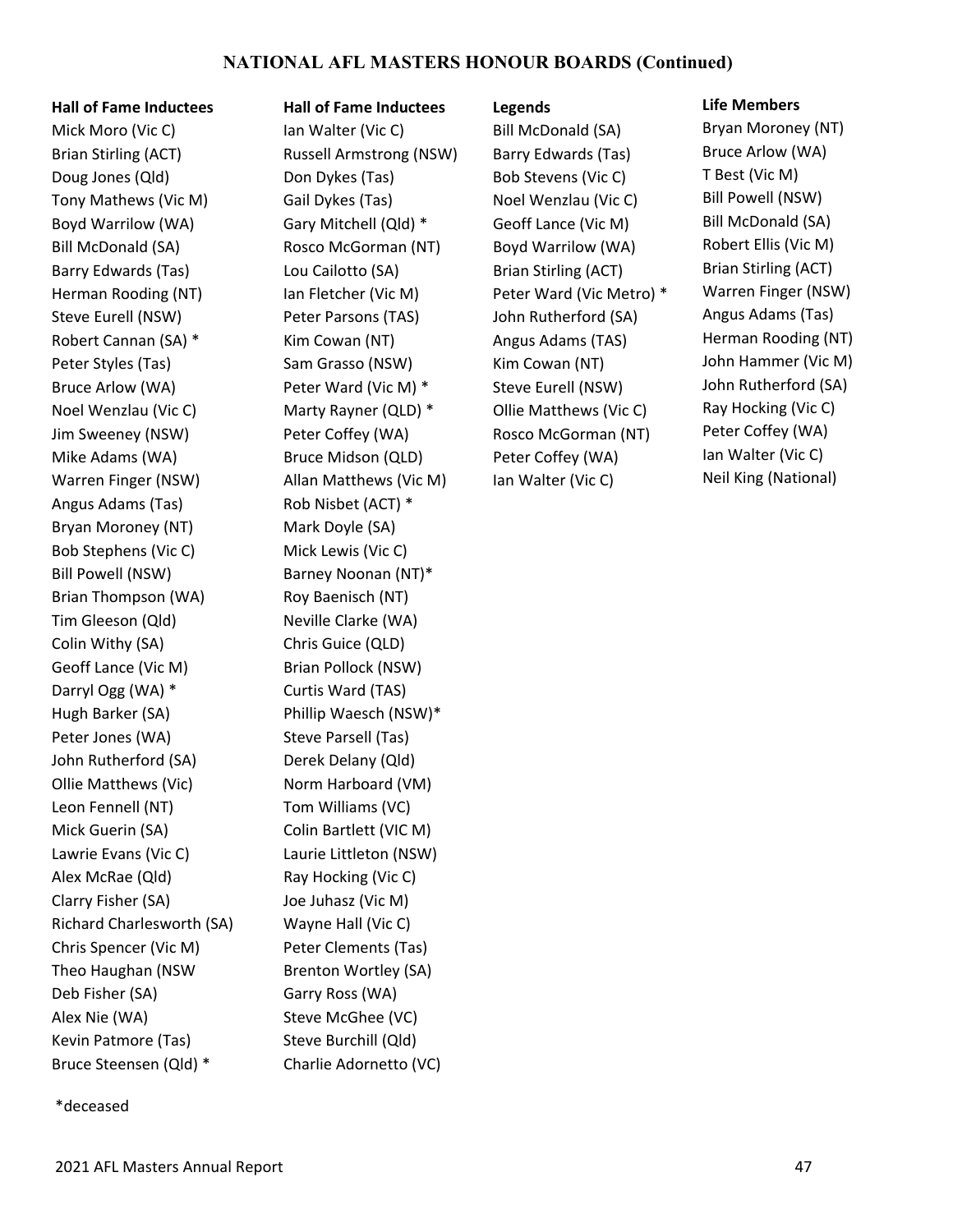

**AFL Masters Inc. ABN 52 754 583 040** 

**Financial Report For the Year ended 31 December 2021**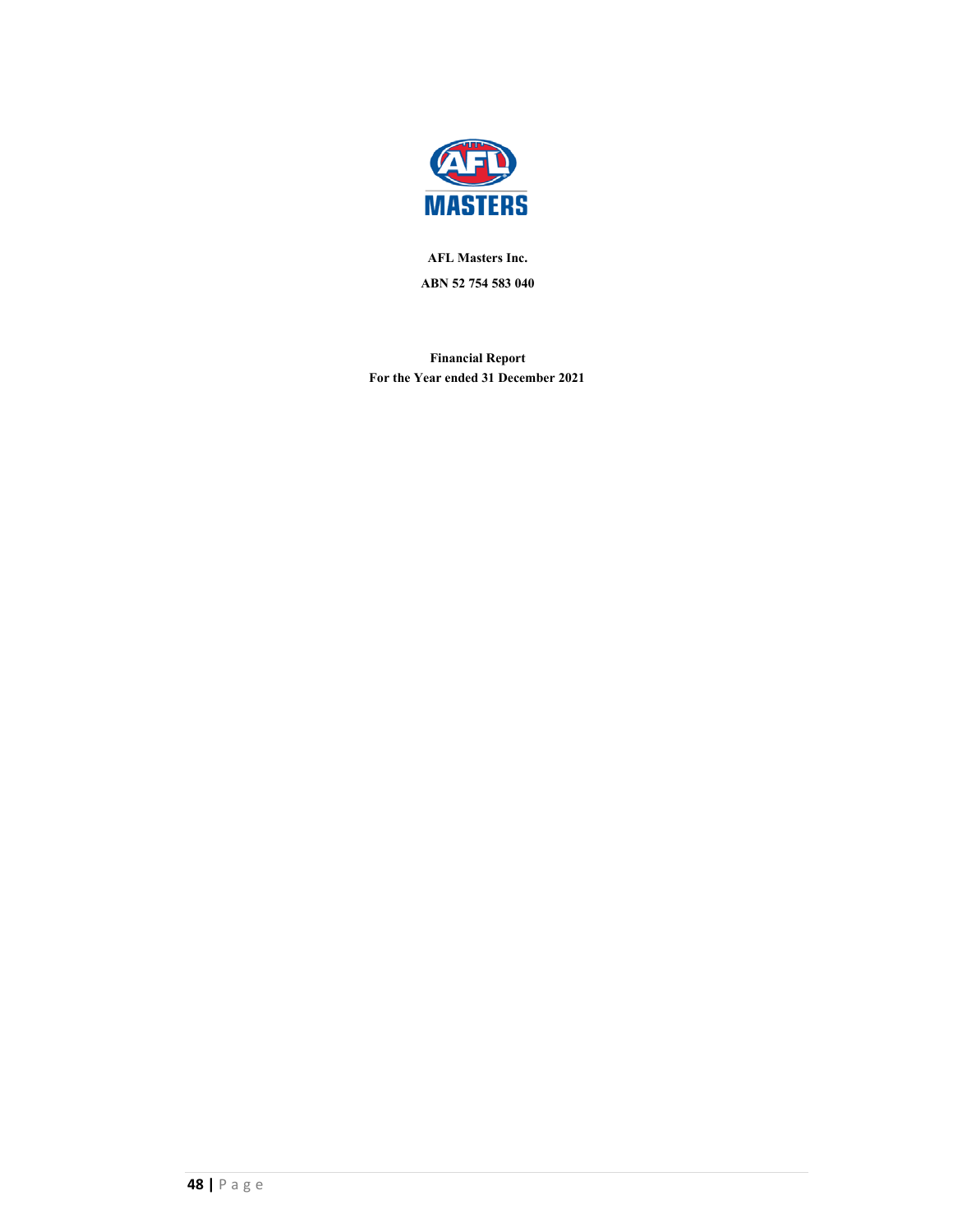### **AFL Masters Inc.**

## **Committee's Report For the Year ended 31 December 2021**

Your committee members submit the financial report of AFL Masters Inc. for the financial year ended 31 December 2021.

## **Committee Members**

The names of committee members throughout the year and at the date of this report are:

Stephen Eurell – President Ian Fletcher – Vice President Andrew Nielsen Pam Andrew Neil King – Secretary & General Manager (retired 31 December 2021) Adrian Raftery – Secretary & General Manager (appointed 1 January 2022)

#### **Principal Activities**

The principal activities of the association during the financial year were to promote the game of Australian Rules Football for players of 35 years of age and over throughout Australia and assist the members of the Federation.

## **Significant Changes**

No significant change in the nature of these activities occurred during the year.

#### **Operating Result**

The Operating Profit/(loss) after providing for income tax expense amounted to: Operating Profit after income tax expense \$20,718 (2020: Operating Loss after income tax expense \$7,351).

Signed in accordance with a resolution of the Members of the Committee.

Oteller FURU.

Dated this 18th day of February 2022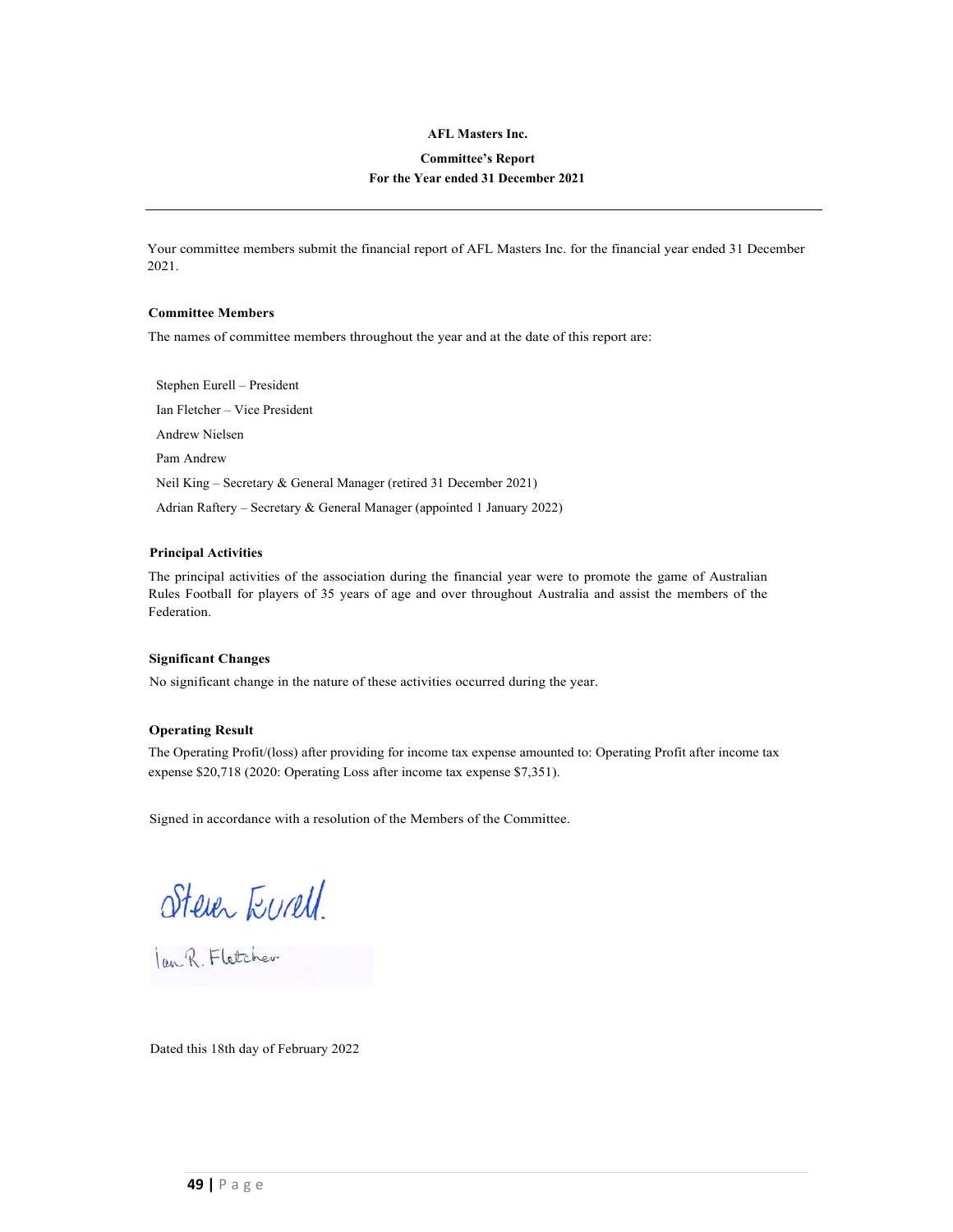|                             | <b>Note</b> | 2021    | 2020                     |
|-----------------------------|-------------|---------|--------------------------|
|                             |             | \$      | \$                       |
| <b>MEMBERS FUNDS</b>        |             |         |                          |
| Retained earnings           |             | 89,698  | 68,980                   |
| <b>TOTAL EQUITY</b>         |             | 89,698  | 68,980                   |
| Represented By:             |             |         |                          |
| <b>CURRENT ASSETS</b>       |             |         |                          |
| Cash and cash equivalents   | 3           | 117,040 | 77,567                   |
| Trade and other receivables | 4           | 24,449  | 4,775                    |
| Other assets                | 5           | 2,000   | $\overline{\phantom{a}}$ |
| <b>TOTAL ASSETS</b>         |             | 143,489 | 82,342                   |
| <b>CURRENT LIABILITIES</b>  |             |         |                          |
| Trade and other payables    | 6           | 15,791  | 3,362                    |
| Provisions                  | 7           | 28,000  | $\overline{\phantom{a}}$ |
| Deferred income             | 8           | 10,000  | 10,000                   |
| <b>TOTAL LIABILITIES</b>    |             | 53,791  | 13,362                   |
| <b>NET ASSETS</b>           |             | 89,698  | 68,980                   |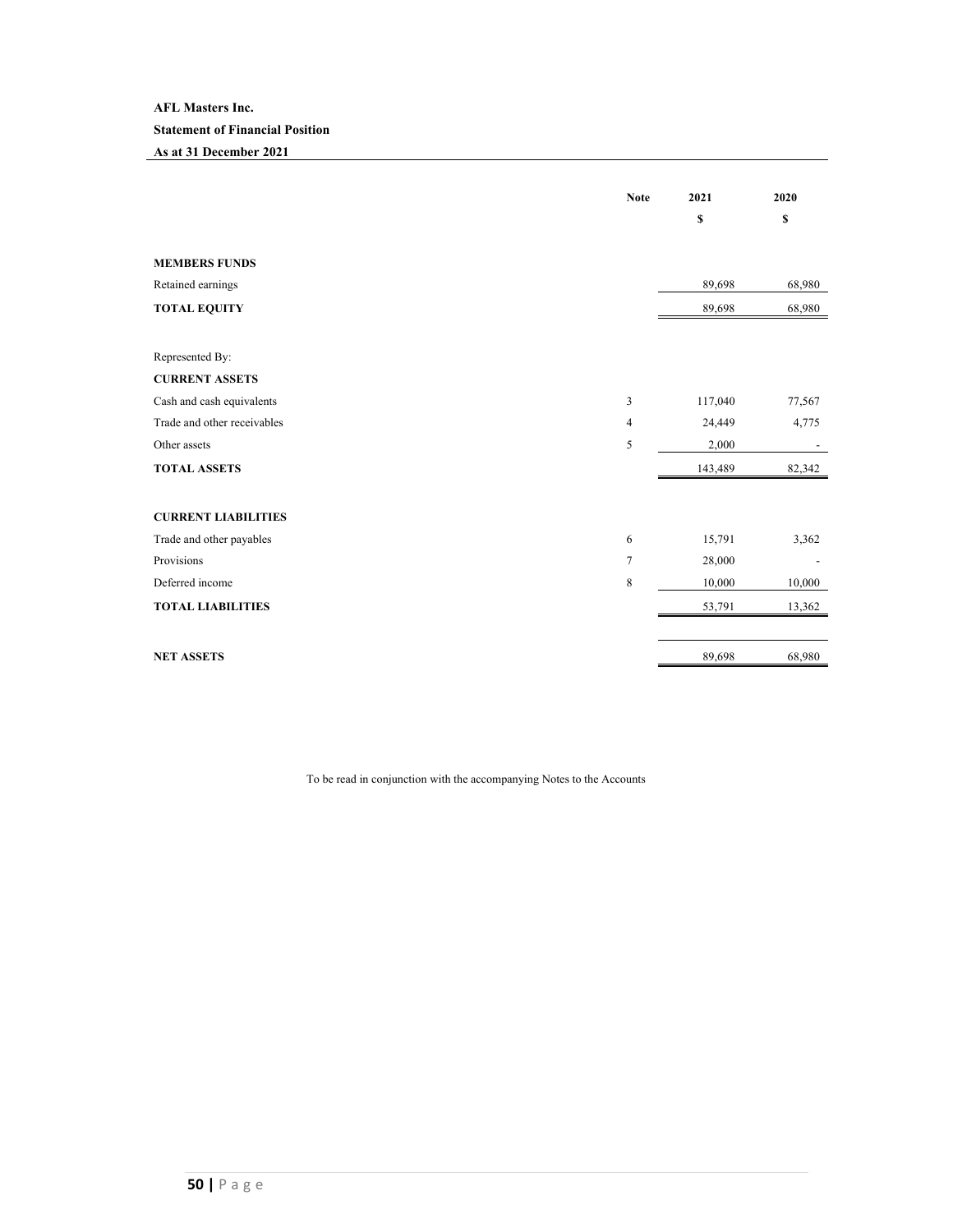**AFL Masters Inc.** 

## **Statement of Profit and Loss**

# **For the Year ended 31 December 2021**

|                                                                                                                                                             | <b>Note</b> | 2021    | 2020    |
|-------------------------------------------------------------------------------------------------------------------------------------------------------------|-------------|---------|---------|
|                                                                                                                                                             |             | \$      | \$      |
| <b>INCOME</b>                                                                                                                                               |             |         |         |
| Affiliation fees/travel subsidies                                                                                                                           |             | 9       | 4,509   |
| Footballs Income (See "Footballs" expenditure item below. Partial purchase, delivery and<br>payment in previous year) – (based on State Order requirements) |             | 27,742  | 40,187  |
| Carnival Income – Note 2020 Perth Carnival deferred to 2021 due to COVID                                                                                    |             |         |         |
| Canberra Women's Mini Carnival 2020                                                                                                                         |             |         | 1,185   |
| National Carnival – not held in 2020 due to COVID                                                                                                           |             | 125,455 |         |
| <b>Total Carnival Income</b>                                                                                                                                |             | 125,455 | 1,185   |
| National Insurance Scheme – AFL (Now includes Club Administration Fees which were<br>previously Affiliation Fees)                                           |             | 89,103  | 23,981  |
| Hall of Fame - Donations                                                                                                                                    |             | 1,185   |         |
| Interest                                                                                                                                                    |             | 98      | 308     |
| Cashflow Boost Scheme                                                                                                                                       |             |         | 20,000  |
| ATO Job Keeper                                                                                                                                              |             | 12,300  | 45,000  |
| <b>Business Victoria Support Grant</b>                                                                                                                      |             | 20,000  | 20,000  |
| Other                                                                                                                                                       |             |         |         |
| <b>TOTAL INCOME</b>                                                                                                                                         |             | 275,892 | 155,170 |
|                                                                                                                                                             |             |         |         |
|                                                                                                                                                             |             |         |         |

## **EXPENDITURE**

| Accountancy                                                                                  |    | 7,000  | 4,049  |
|----------------------------------------------------------------------------------------------|----|--------|--------|
| Audit                                                                                        | 10 | 900    | 1,250  |
| <b>Bank Charges</b>                                                                          |    | 31     | 3      |
| Computers/ Office Equipment                                                                  |    | 163    |        |
| Depreciation                                                                                 |    | 6,135  |        |
| Filing fees                                                                                  |    | 59     |        |
| Footballs* (Partial payment in previous financial year. * Footballs are also subsidised from |    |        |        |
| previous year's Operating Surplus) – (Depends on Numbers ordered by States)                  |    | 17.171 | 30,068 |
| IT/Website                                                                                   |    | 3,367  | 2,588  |
| Insurance – WorkCover                                                                        |    | 214    | 187    |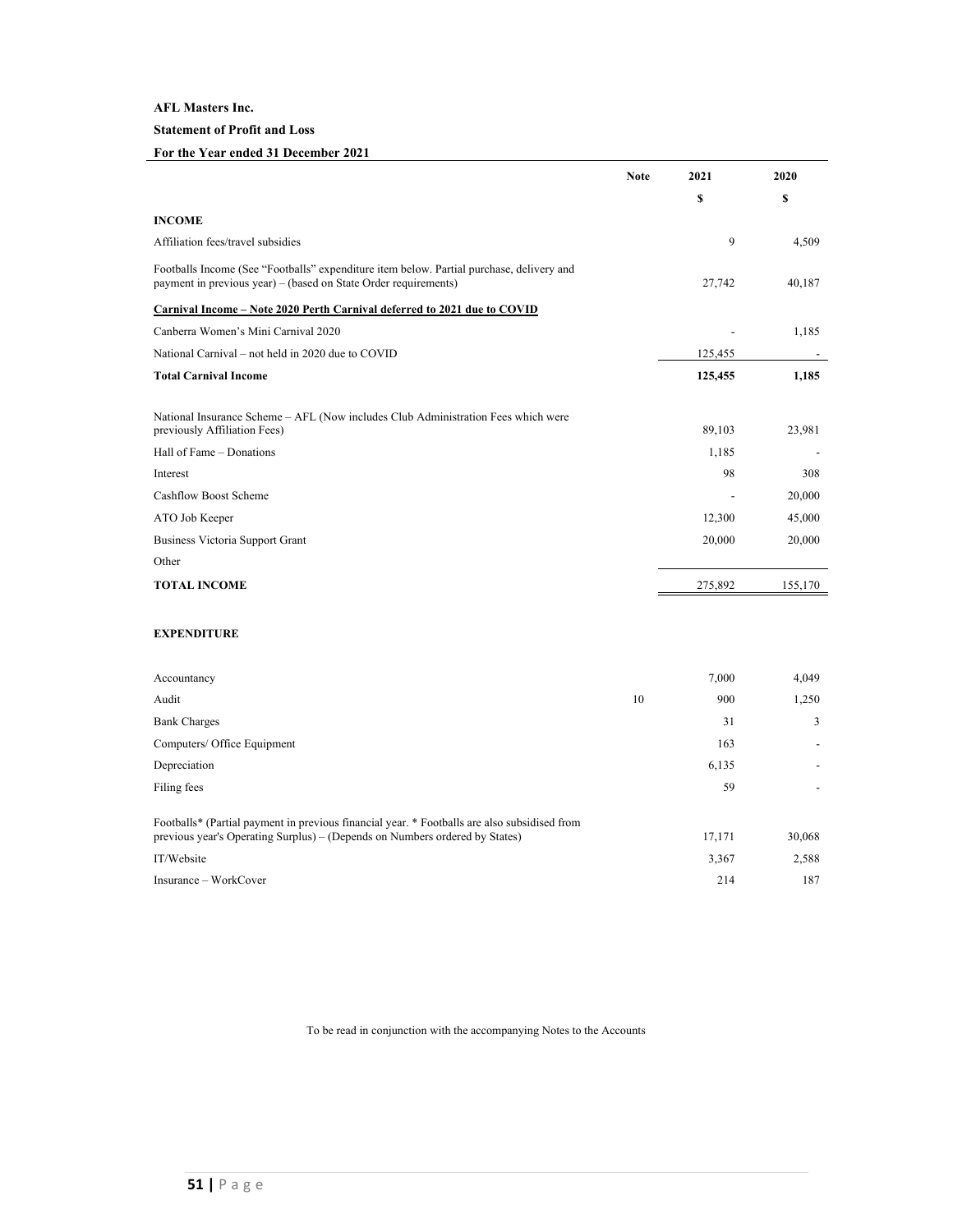# **AFL Masters Inc. Statement of Profit and Loss (continued) For the Year ended 31 December 2021**

|                                                                              |             | 2021    | 2020      |
|------------------------------------------------------------------------------|-------------|---------|-----------|
|                                                                              | <b>Note</b> | \$      | \$        |
| Insurance - National Scheme                                                  |             | 12,865  | 11,848    |
| <b>International Development</b>                                             |             |         | 1,409     |
| Legal fees - state matters                                                   |             | 3,522   |           |
| Meetings - AGM                                                               |             | 1,464   | 10,133    |
| Meetings - National Board                                                    |             | 1,492   |           |
| Meetings – other                                                             |             | 651     |           |
| Postage                                                                      |             | 659     | 766       |
| Printing/Stationery                                                          |             | 615     | 594       |
| Repairs/maintenance                                                          |             | 598     | 8,595     |
| Subscriptions                                                                |             | 2,423   |           |
| Travel & Accommodation                                                       |             | 6,567   | 3,481     |
| Carnival Expenses - Note 2020 Perth Carnival deferred to 2021 due to COVID   |             |         |           |
| Carnival administration - AFL Masters WA                                     |             | 48,000  |           |
| Medallions/Trophies                                                          |             | 5,716   | 227       |
| Merchandise – advance purchase in 2021 of 2021 Perth promotional merchandise |             | 1,029   | 9,587     |
| Canberra Women's Mini Carnival 2021                                          |             |         | 1,045     |
| Presentation Night                                                           |             | 40,909  | 545       |
| Promotion                                                                    |             | 2,300   |           |
| Provision/contingency for Carnival loss                                      |             | 28,000  |           |
| Travel/Accommodation                                                         |             | 8,095   | 9,798     |
| <b>Umpires Payments</b>                                                      |             | 421     |           |
| <b>Total Carnival Expenses</b>                                               |             | 134,470 | 21,202    |
| $GM - Salary$                                                                |             | 34,242  | 64,200    |
| GM - Long Service Leave                                                      |             |         | (15, 864) |
| $GM - Superannuation$                                                        |             | 3,378   | 6,783     |
| GM - International Travel                                                    |             | 292     |           |
| GM - Domestic Travel                                                         |             | 13,619  | 3,168     |
| $GM - Phone$                                                                 |             | 3,277   | 4,940     |
| <b>Recruitment Costs</b>                                                     |             |         | 3,120     |
| <b>TOTAL EXPENDITURE</b>                                                     |             | 255,174 | 162,521   |
| <b>OPERATING PROFIT/(LOSS) BEFORE INCOME TAX</b>                             |             | 20,718  | (7, 351)  |
| Income Tax Expense                                                           |             |         |           |
| OPERATING PROFIT/(LOSS) AFTER INCOME TAX                                     |             | 20,718  | (7,351)   |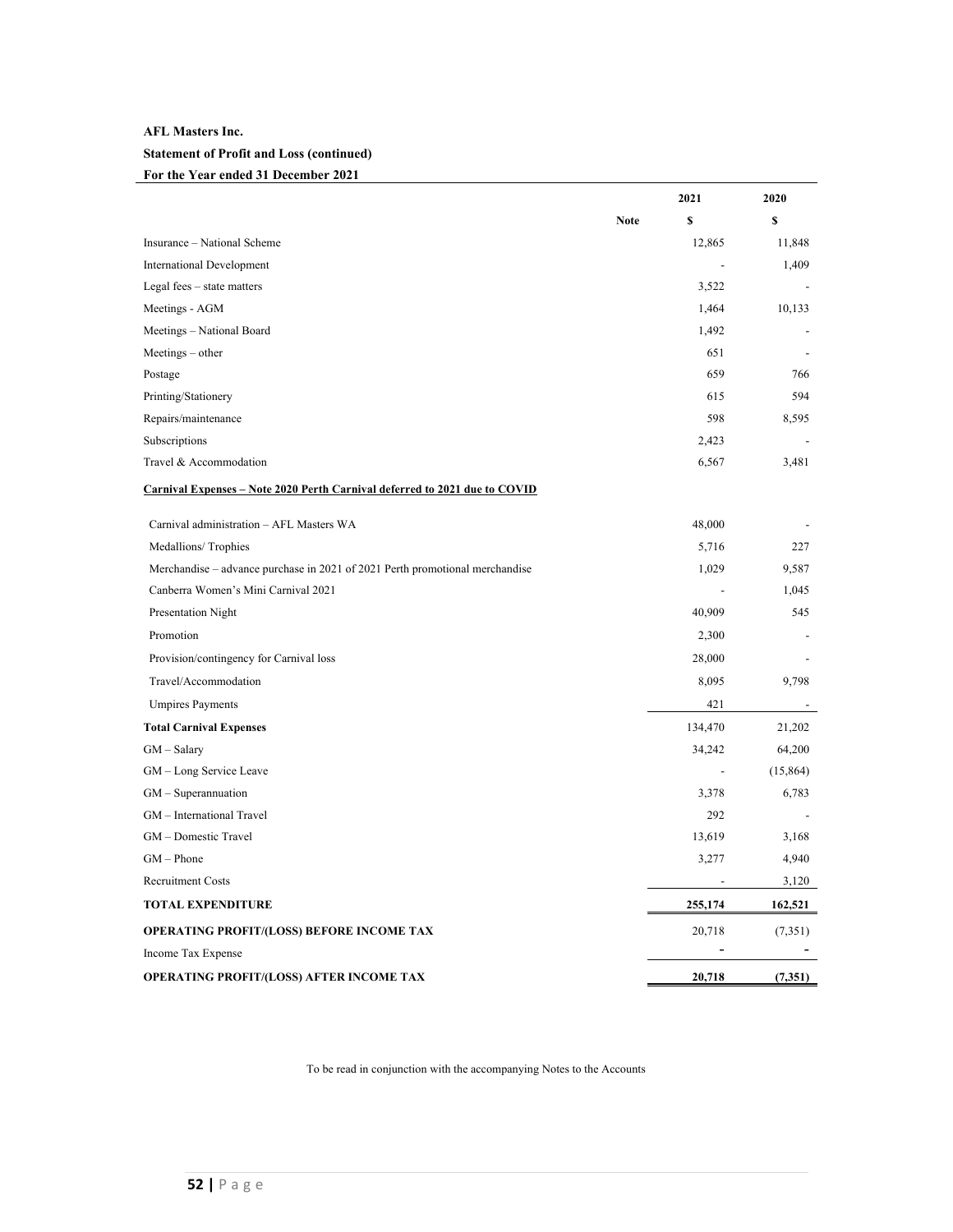| Opening Retained Earnings $-1/1/2020$                         | 76,331  |
|---------------------------------------------------------------|---------|
| Operating Profit/(Loss) after Income Tax Expense for the year | (7,351) |
| Closing Retained Earnings $-31/12/2020$                       | 68,980  |
|                                                               |         |
| Opening Retained Earnings $-1/1/2021$                         | 68,980  |
| Operating Profit/(Loss) after Income Tax Expense for the year | 20,718  |
| Closing Retained Earnings $-31/12/2021$                       | 89,698  |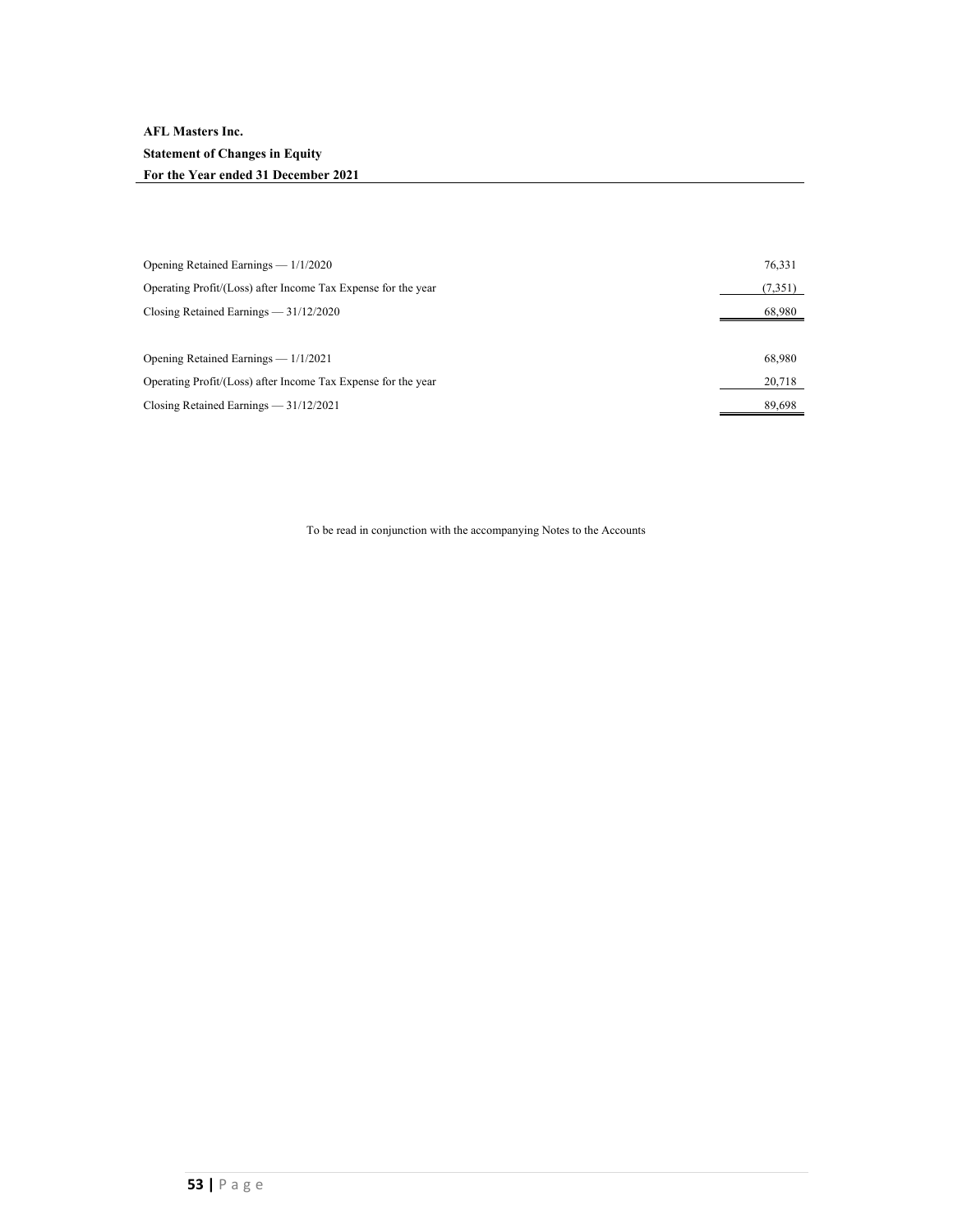# **AFL Masters Inc. Statement of Cash Flows For the Year ended 31 December 2021**

|                                              |             | 2021       | 2020       |
|----------------------------------------------|-------------|------------|------------|
|                                              | <b>Note</b> | \$         | \$         |
| Cash flows from operating activities         |             |            |            |
| Receipts from customers                      |             | 265,793    | 161,848    |
| Payments to suppliers & employees            |             | (220, 283) | (169, 992) |
| Net cash from operating activities           | 9           | 45,510     | (8, 144)   |
| Cash flows from investing activities         |             |            |            |
| Interest received                            |             | 98         | 308        |
| Payments for property, plant & equipment     |             | (6, 135)   |            |
| Net cash from investing activities           |             | (6,037)    | 308        |
| Cash flows from financing activities         |             |            |            |
| Net (decrease) /increase in cash held        |             | 39,473     | (7, 836)   |
| Opening balance of cash and cash equivalents |             | 77,567     | 85,403     |
| Closing balance of cash and cash equivalents | 3           | 117,040    | 77,567     |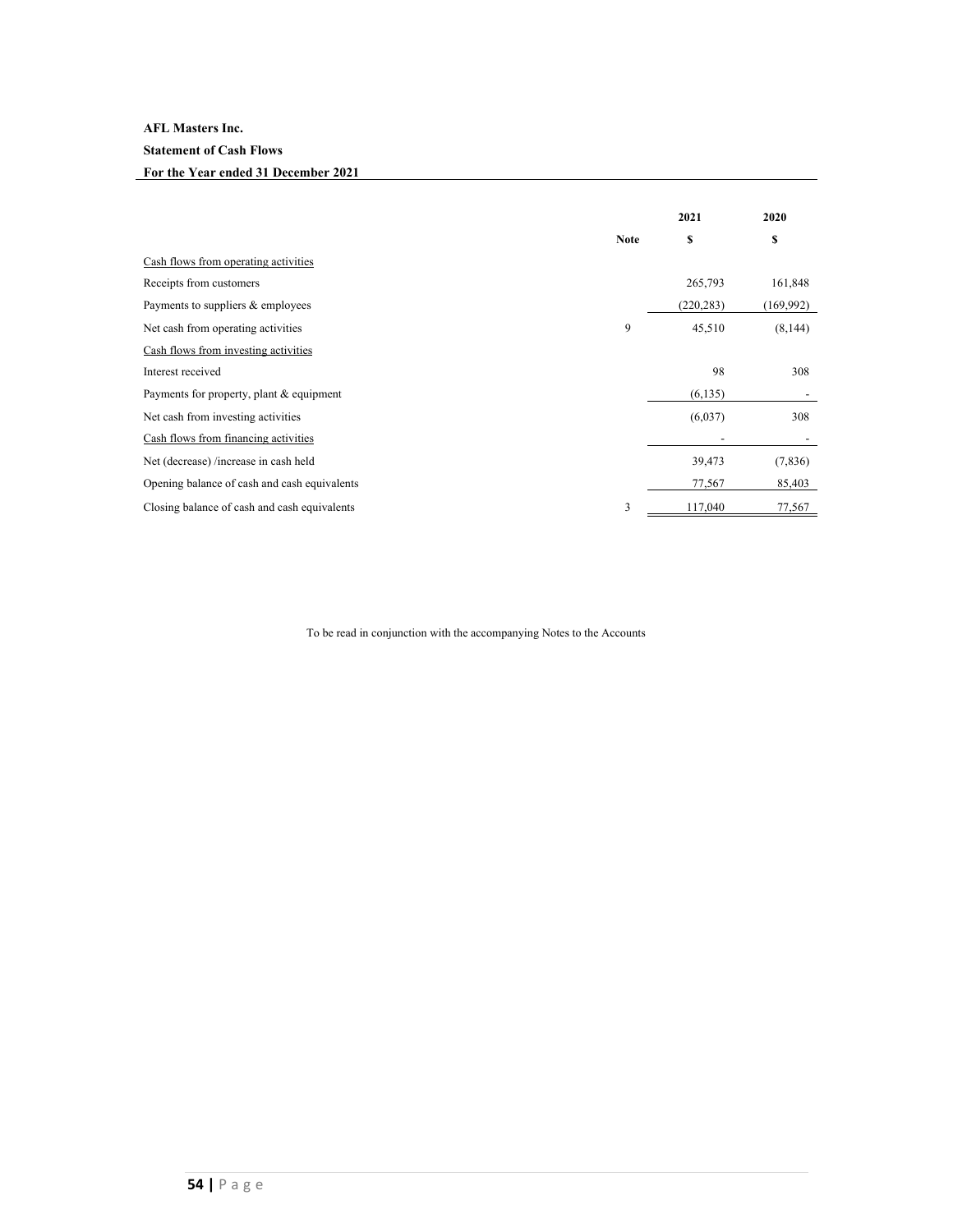**AFL Masters Inc. Notes to the Financial Statements For the Year ended 31st December 2021** 

#### 1 **Summary of Significant Accounting Policies**

## (a) **Basis of Preparation**

 The financial statements are special purpose financial statements prepared in order to satisfy the financial reporting requirements of the Associations Incorporation Reform Act 2012. The Committee has determined that the association is not a reporting entity.

 The financial statements have been prepared on an accruals basis and are based on historic costs and do not take into account changing money values or, except where specifically stated, current valuations of non-current assets.

#### (b) **Cash and Cash Equivalents**

 Cash and cash equivalents include cash on hand, deposits held at call with banks, other short term highly liquid investments with original maturities of three months or less.

## (c) **Employee Benefits**

 Provision is made for the Federation's liability for employee benefits arising from services rendered by employees to the end of the reporting period. Employee benefits have been measured at the amounts expected to be paid when the liability is settled, plus related on-costs.

#### (d) **Revenue and Other Income**

Revenue is recognised when the amount of the revenue can be measured reliably, it is probable that economic benefits associated with the transaction will flow to the entity and specific criteria relating to the type of revenue as noted below, has been satisfied.

 Revenue is measured at the fair value of the consideration received or receivable and is presented net of returns, discounts and rebates.

All revenue is stated net of the amount of goods and services tax (GST).

## **Sale of Goods**

 Revenue is recognised on transfer of goods to the customer as this is deemed to be the point in time when risks and rewards are transferred and there is no longer any ownership or effective control over the goods.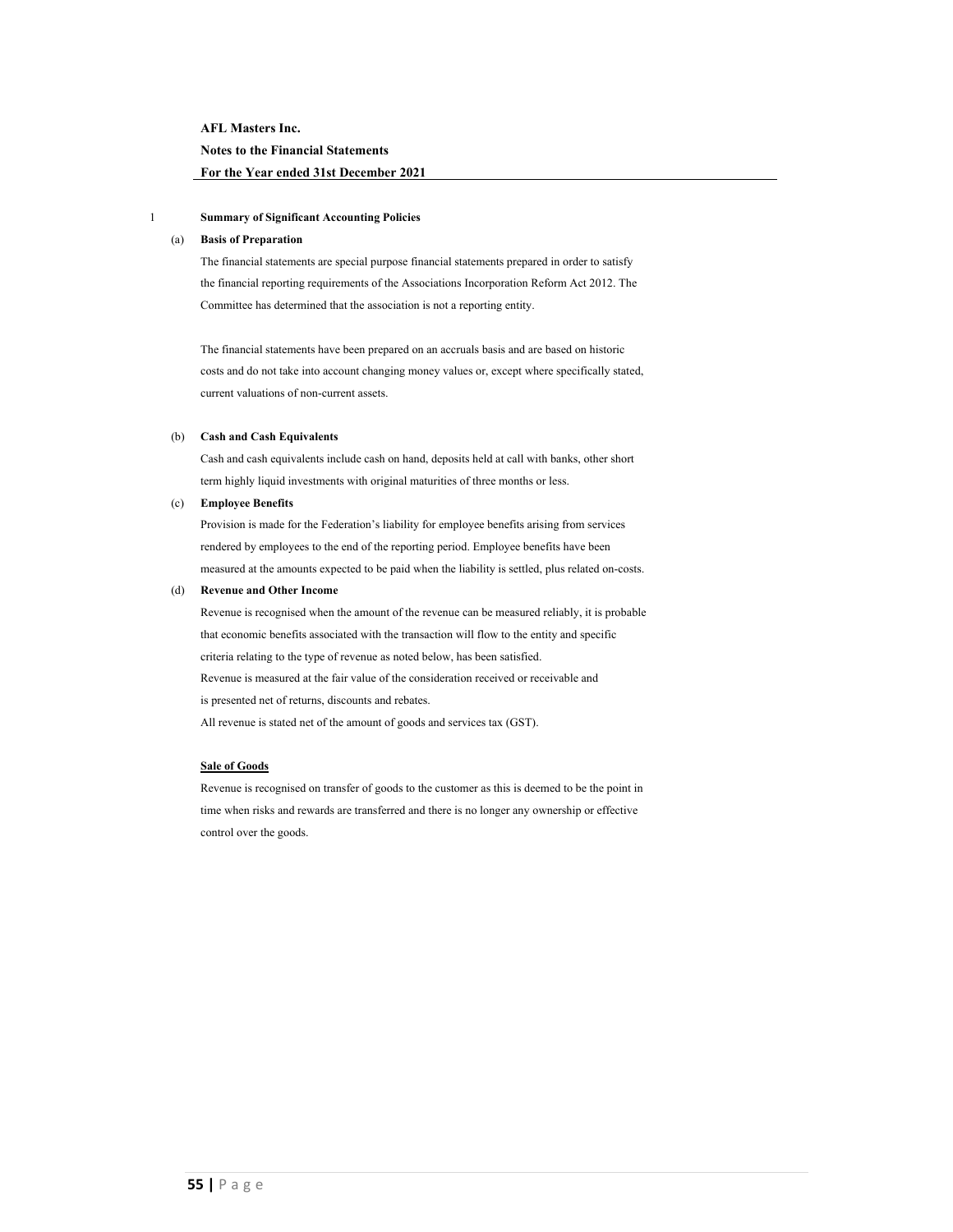## **AFL Masters Inc. Notes to the Financial Statements For the Year ended 31st December 2021**

#### Interest Revenue

Interest is recognised using the effective interest method.

#### Rendering of Services

 Revenue in relation to rendering of services is recognised depends on whether the outcome of the services can be measured reliably. If this is the case then the stage of completion of the services is used to determine the appropriate level of revenue to be recognised in the period.

 If the outcome cannot be reliably measured then revenue is recognised to the extent of expenses recognised that are recoverable,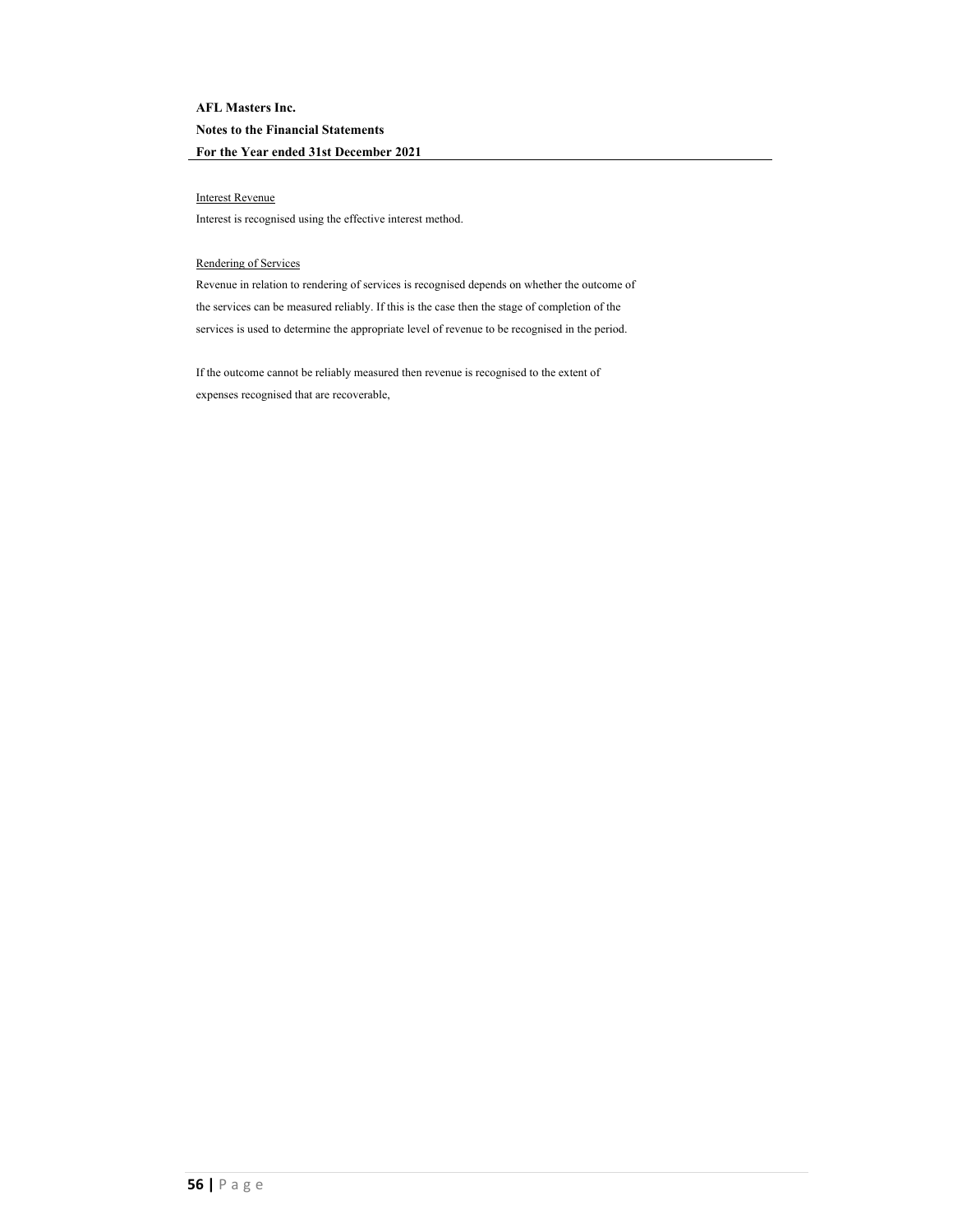**AFL Masters Inc. Notes to the Financial Statements For the Year ended 31 December 2021** 

|   |                                                          | 2021                     | 2020                     |
|---|----------------------------------------------------------|--------------------------|--------------------------|
|   |                                                          | \$                       | \$                       |
| 2 | Profit for the Year                                      |                          |                          |
|   | Profit/(loss) before income tax expense from continuing  |                          |                          |
|   | operations includes the following specific expenses:     |                          |                          |
|   | Key Expenses:                                            |                          |                          |
|   | Carnival administration - AFL Masters WA                 | 48,000                   |                          |
|   | Footballs                                                | 17,171                   | 30,068                   |
|   | Presentation night                                       | 40,909                   |                          |
|   | Travel & accommodation                                   | 20,478                   | 6,649                    |
|   | National insurance scheme                                | 12,865                   | 11,848                   |
| 3 | Cash and cash equivalents                                |                          |                          |
|   | Cash at Bank — CBA                                       | 17,031                   | 558                      |
|   | Cash at Bank - ING Direct                                | 100,009                  | 77,009                   |
|   | Total cash and cash equivalents                          | 117,040                  | 77,567                   |
| 4 | Trade and other receivables                              |                          |                          |
|   | Current                                                  |                          |                          |
|   | Receivable - WA Tourism                                  | 11,000                   |                          |
|   | Receivable - AFLMasters Victorian Metropolitan Superules | 13,449                   |                          |
|   | <b>GST</b> Clearing                                      | $\overline{a}$           | 4,775                    |
|   | Total trade and other receivables                        | 24,449                   | 4,775                    |
| 5 | Other assets                                             |                          |                          |
|   | Deposits                                                 | 2,000                    |                          |
| 6 | Trade and other payables                                 |                          |                          |
|   | Current                                                  |                          |                          |
|   | <b>Trade Creditors</b>                                   | 9,370                    |                          |
|   | GST payable                                              | 6,421                    | $\overline{\phantom{a}}$ |
|   | Superannuation payable                                   |                          | 362                      |
|   | Wages payable                                            | $\overline{\phantom{a}}$ | 3,000                    |
|   | Total trade and other payables                           | 15,791                   | 3,362                    |
| 7 | <b>Provisions</b>                                        |                          |                          |
|   | Current                                                  |                          |                          |
|   | Provision/contingency for Carnival by AFLMWA             | 28,000                   |                          |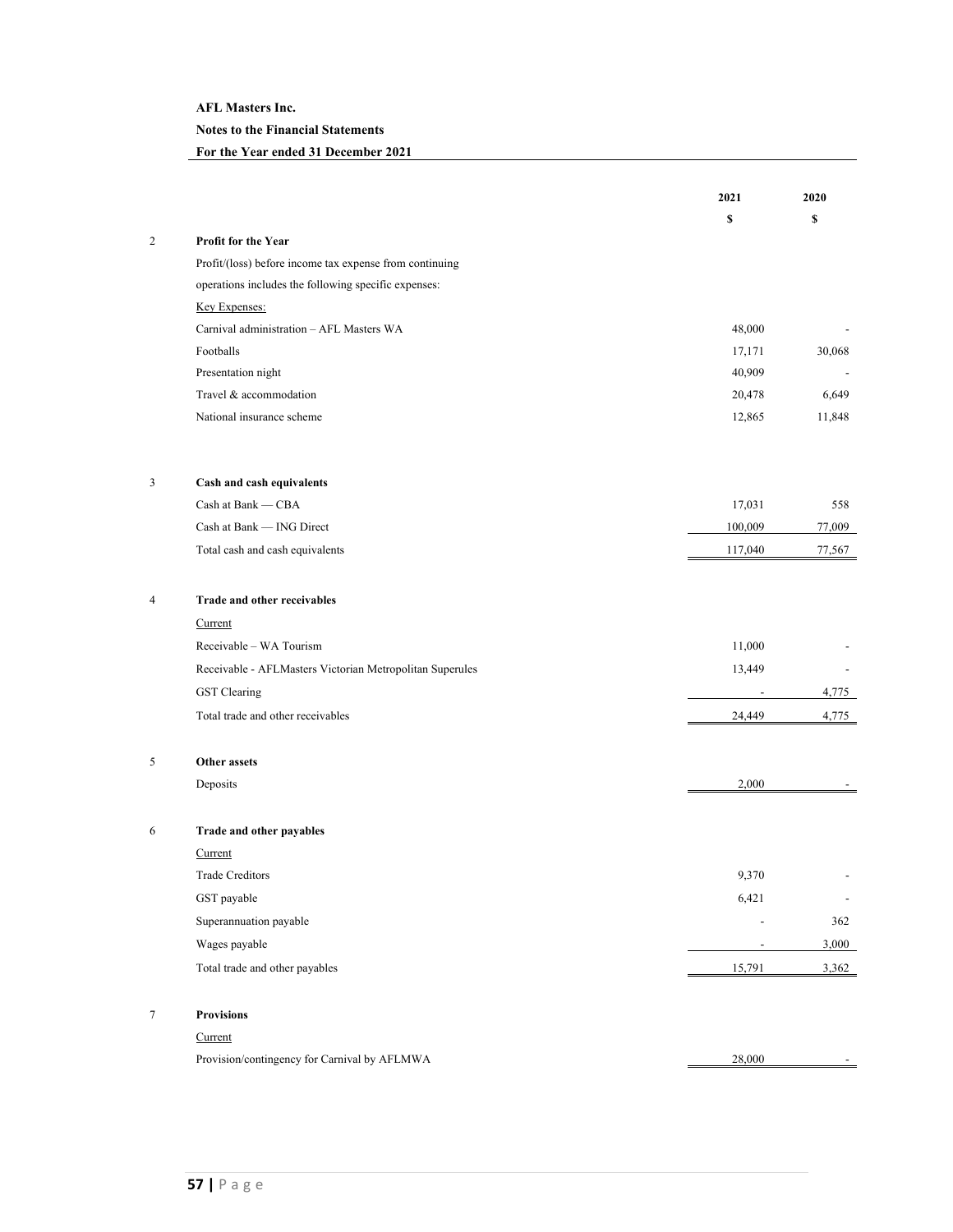**AFL Masters Inc.** 

## **Notes to the Financial Statements**

# **For the Year ended 31 December 2021**

|    |                                                             | 2021     | 2020    |
|----|-------------------------------------------------------------|----------|---------|
|    |                                                             | \$       | \$      |
| 8  | Deferred income                                             |          |         |
|    | Revenue in advance – SA Carnival                            | 10,000   |         |
|    | Revenue in advance - WA Carnival                            |          | 10,000  |
|    |                                                             | 10,000   | 10,000  |
|    |                                                             |          |         |
| 9  | <b>Reconciliation of Cashflow from Operating Activities</b> |          |         |
|    | Operating Profit/(Loss) after income tax                    | 20,718   | (7,351) |
|    | Add/deduct:                                                 |          |         |
|    | Interest received                                           | (98)     | (308)   |
|    | Depreciation expense                                        | 6,135    |         |
|    | Increase/(Decrease) in payables                             | 12,429   | 2,017   |
|    | Increase/(Decrease) in provisions                           | 28,000   | (2,502) |
|    | (Increase)/Decrease in other assets                         | (2,000)  |         |
|    | (Increase)/Decrease in receivables                          | (19,674) |         |
|    | Net cashflow from operating activities                      | 45,510   | (8,144) |
| 10 | <b>Auditor's remuneration</b>                               |          |         |
|    | <b>Essendon Audit Services</b>                              | 900      | 1,250   |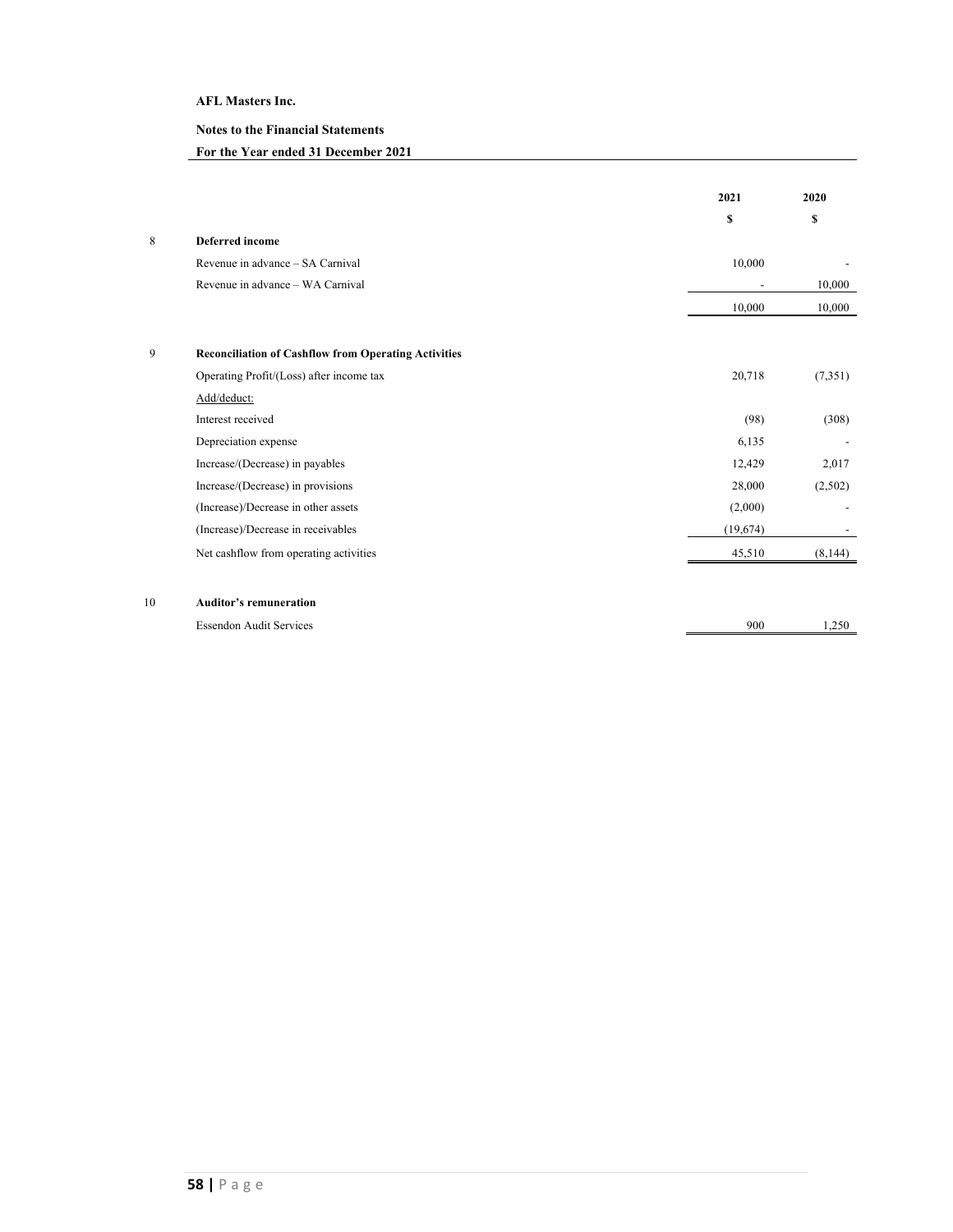The committee has determined that the Federation is not a reporting entity and that this special purpose financial report should be prepared in accordance with the accounting policies outlined in Note 1 to the financial statements.

In the opinion of the committee the financial report as set out on pages 3 to11:

 1. Presents a true and fair view of the financial position of AFL Masters Inc. as at 31 December 2021 and its performance for the year ended on that date.

 2. At the date of this statement, there are reasonable grounds to believe that AFL Masters Inc. will be able to pay its debts as and when they fall due.

 This statement is made in accordance with a resolution of the committee and is signed for and on behalf of the Committee by:

 $\mathcal{L} = \mathcal{L} \mathcal{L}$ Signed by:

Stein Eurell

Dated: 18th February 2022

 $\mathcal{L} = \mathcal{L} \mathcal{L}$ Signed by:



Dated: 18th February 2022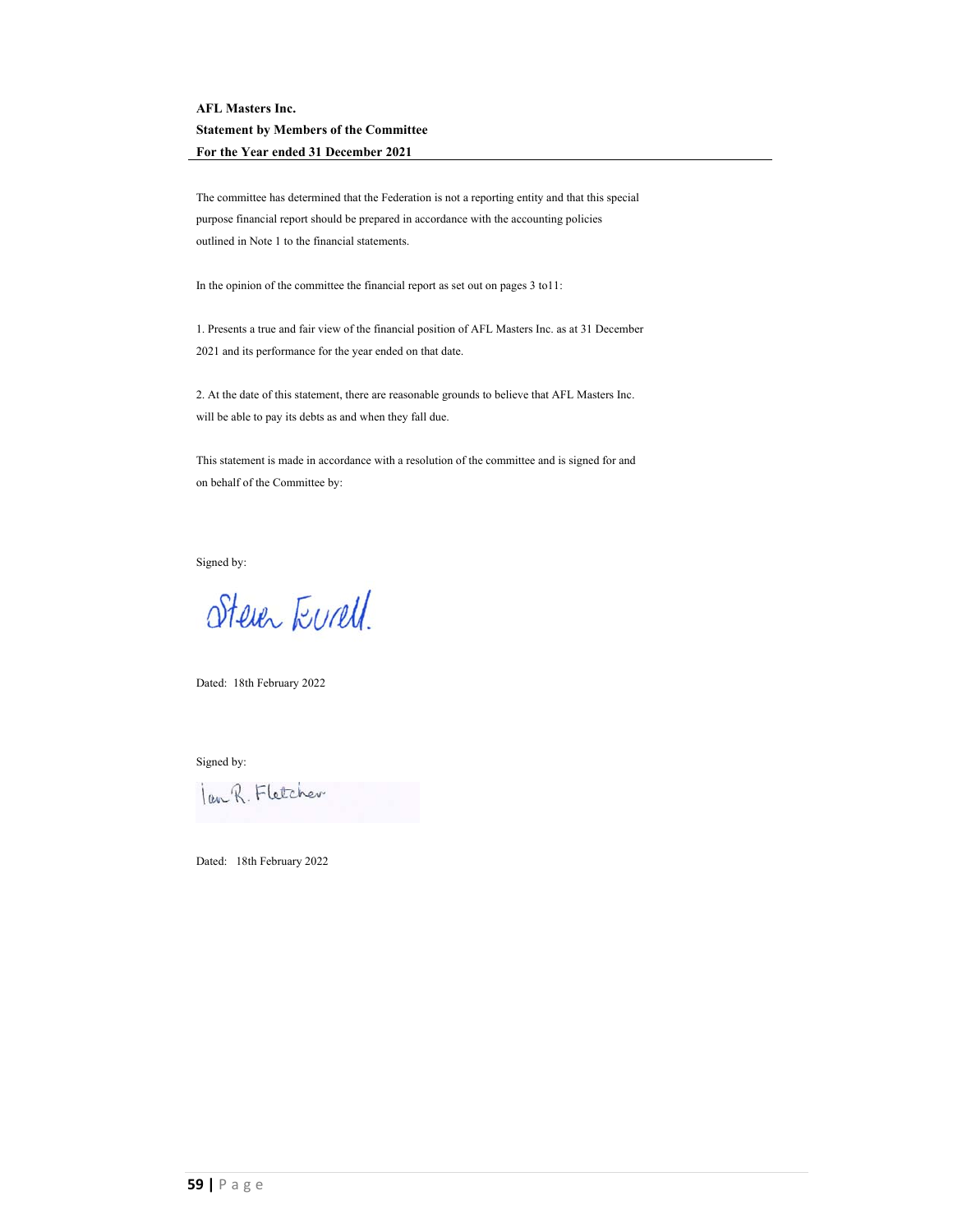

ABN: 93 466 745 204



Flavia Meoli B.Com., F.C.A. Sarina Meoli B.Bus., F.C.A.

PO Box 262, BURWOOD NSW 1805 Level 1, 94 Burwood Road, BURWOOD NSW 2134

Telephone: (02) 9744 3034 Email: fmeoli@tpg.com.au

# **INDEPENDENT AUDIT REPORT TO THE MEMBERS OF AFL MASTERS INC.**

## **Opinion**

We have audited the financial report of AFL Masters Incorporated ("the Entity") which comprises the statement of financial position as at 31 December 2021, statement of profit and loss, the statement of changes in equity and the statement of cash flows for the year then ended, and notes to the financial statements, including a summary of significant accounting policies, and the declaration by those charged with management.

In our opinion, the accompanying financial report of the Entity is in accordance with the Associations Incorporations Act 2009, including:

- a) giving a true and fair view of the Entity's financial position as at 31 December 2021 and of its financial performance and cash flows for the year then ended; and
- b) complying with Australian Accounting Standards and the Associations Incorporations Act 2009.

## **Basis for Opinion**

We conducted our audit in accordance with Australian Auditing Standards. Our responsibilities under those standards are further described in the *Auditor's Responsibilities for the Audit of the Financial Report* section of our report. We are independent of the Entity in accordance with the auditor independence requirements of the Accounting Professional and Ethical Standards Board's APES 11O *Code of Ethics for Professional Accountants* ("the Code") that are relevant to our audit of the financial report in Australia. We have also fulfilled our other ethical responsibilities in accordance with the Code.

We confirm that the independence declaration required by the Associations Incorporations Act 2009, which has been given to those charged with management, would be in the same terms if given as at the time of this auditor's report.

We believe that the audit evidence we have obtained is sufficient and appropriate to provide *a* basis for our opinion.

## **Responsibilities of Management and Those Charged with Management for the Financial Report**

Management is responsible for the preparation of the financial report that gives a true and fair view in accordance with the Australian Accounting Standards and the Associations Incorporations Act 2009 and for such internal control as management determines is necessary to enable the preparation of the financial report that is free from material misstatement, whether due to fraud or error.

In preparing the financial report, management is responsible for assessing the Entity's ability to continue as a going concern, disclosing, as applicable, matters related to going concern and using the going concern basis of accounting unless management either intend to liquidate the Entity or to cease operations, or have no realistic alternative but to do so.

Those charged with management are responsible for overseeing the Entity's financial reporting process.